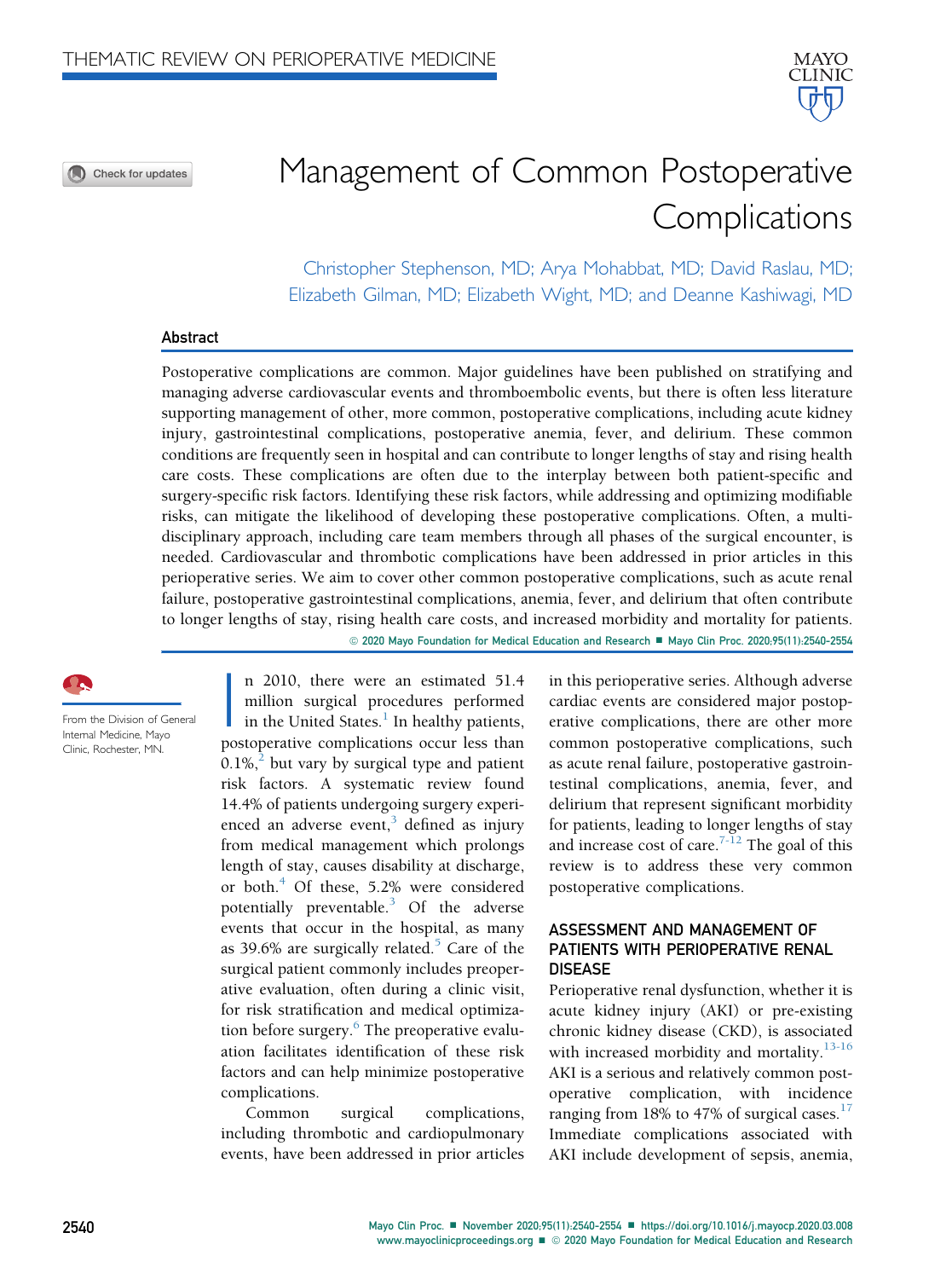<span id="page-1-0"></span>

| TABLE 1. Risk Factors for the Development of Perioperative Acute Kidney Injury                                                                                                           |                                                                                                                   |                                                   |  |
|------------------------------------------------------------------------------------------------------------------------------------------------------------------------------------------|-------------------------------------------------------------------------------------------------------------------|---------------------------------------------------|--|
| Patient factors                                                                                                                                                                          | Procedure factors                                                                                                 | Perioperative factors                             |  |
| Older age                                                                                                                                                                                | Emergency surgery                                                                                                 | Hypotension                                       |  |
| Functional dependence                                                                                                                                                                    | Cardiovascular surgery                                                                                            | Hypovolemia                                       |  |
| Chronic comorbidities<br>Chronic kidney disease<br>Obesity<br><b>Diabetes</b><br>Cardiovascular disease<br>Hepatobiliary disease<br>Pulmonary disease<br>Steroid use<br>Cancer<br>Anemia | Cardiopulmonary bypass<br>Major surgery<br>Intraperitoneal<br>Transplant<br>Lung resection<br>Use of contrast dye | Blood loss<br>Anemia<br>Use of nephrotoxic agents |  |
| Acute comorbidities<br>Critically ill/intensive care patients<br>Sepsis<br>Increased intra-abdominal pressure                                                                            |                                                                                                                   |                                                   |  |

coagulopathy, and need for mechanical venti-lation.<sup>[14](#page-11-9)[,15](#page-11-10)</sup> There are several risk factors for postoperative AKI, including patientspecific, procedure-specific, and perioperative factors as outlined in [Table 1](#page-1-0). Preexisting CKD confers the greatest risk for postoperative AKI.<sup>7[,18](#page-11-11)</sup> AKI is also a significant risk factor for the development of  $CKD<sup>13,14</sup>$  $CKD<sup>13,14</sup>$  $CKD<sup>13,14</sup>$  $CKD<sup>13,14</sup>$  as well as an independent risk factor for cardio-vascular mortality.<sup>[14](#page-11-9)</sup>

In patients with CKD, perioperative risk is compounded by the presence of comorbid illnesses (cardiovascular disease, hypertension, diabetes, and autonomic dysfunction) and renal disease-associated conditions (anemia, electrolyte and acid base imbalances, altered volume status, coagulopathy, malnutrition, and bone disease). Preoperatively, clinicians should discuss the patient's wishes regarding dialysis in the event renal function worsens unexpectedly. All patients with CKD require preoperative cardiac risk assessment and risk mitigation.

Patients with known CKD have a particularly high risk for major adverse cardiac events with increased morbidity and mortal-ity.<sup>[14,](#page-11-9)[16](#page-11-12)</sup> In a meta-analysis evaluating perioperative risk of death and cardiac events after elective, noncardiac surgery, CKD was identified as an independent risk factor for postoperative death and cardiac events, with a

similar strength of association as diabetes, stroke, and coronary disease. The severity of renal disease directly correlated with the risk of postoperative death. $^{19}$  $^{19}$  $^{19}$ 

Postoperative AKI is often multifactorial, related to predisposing risk factors and perioperative events, including hypotension, hypovolemia, sepsis, low cardiac output states (heart failure or anesthesia induced), and administration of radiographic contrast.<sup>13,[20](#page-11-14)</sup> The most common cause of postoperative AKI is renal hypoperfusion as a result of transient hypotension and hypo-volemia.<sup>[21](#page-11-15)</sup> Surgical patients are predisposed to hypotension due to preoperative fasting (causing fluid depletion), vasodilatory effect of anesthesia, increased insensible losses, blood loss, and third spacing. Patients thought to have normal gastric emptying should be allowed to ingest clear liquids up to 2 hours before anesthesia. $^{22}$  $^{22}$  $^{22}$  Monitoring hemodynamics (with mean arterial pressure goal of greater than 65 mm  $Hg$ <sup>[13](#page-11-7)</sup> and maintaining euvolemia should be prioritized. Ongoing fluid requirements should be assessed carefully. Volume assessment presents a challenge as intraoperative urine output may not be a reliable indicator of fluid balance and intraoperative oliguria does not predict postoperative AKI due to slowed distribution and reduced clearance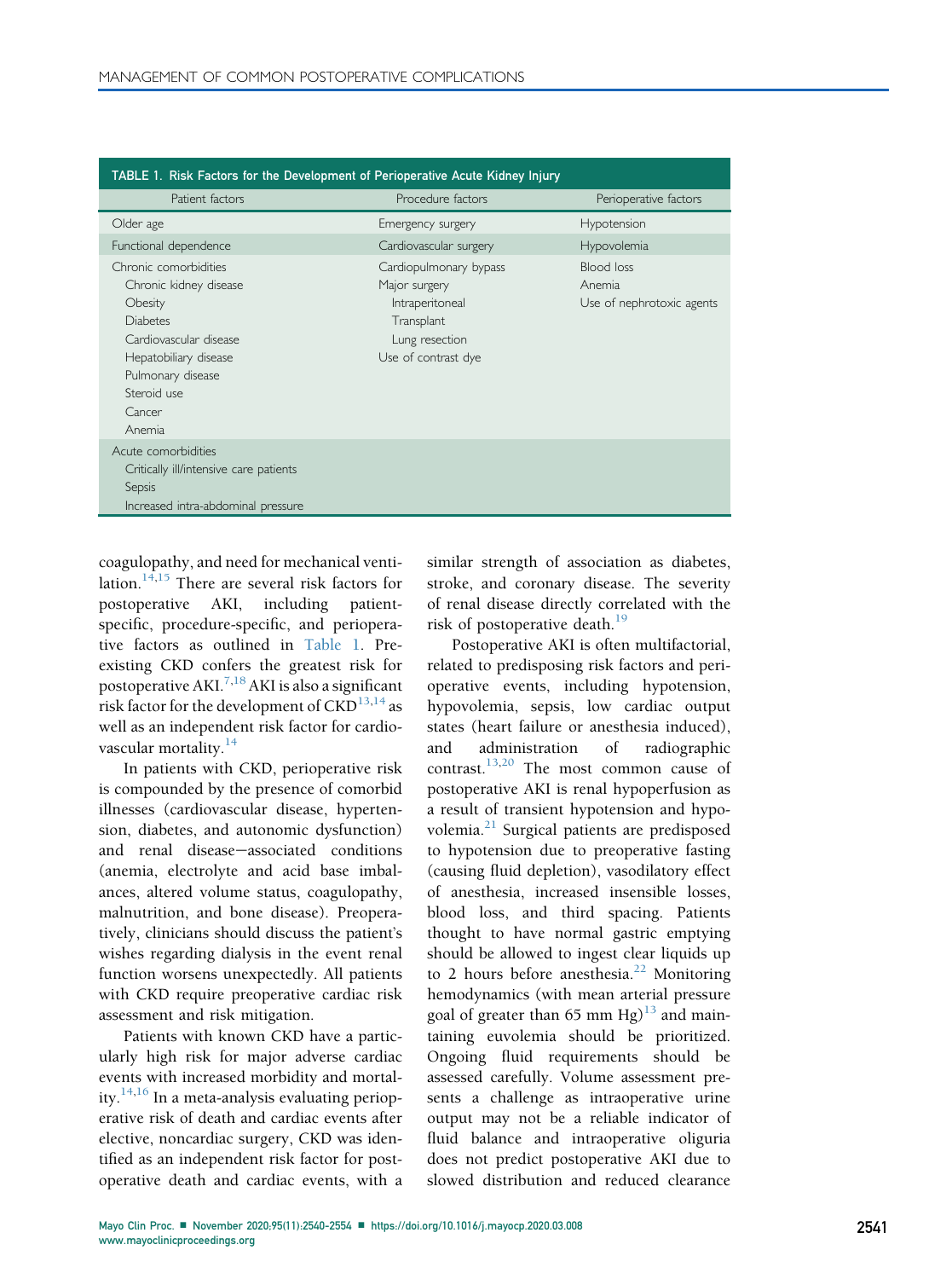of intravenous fluids infused while patients are under anesthesia. $^{13}$  $^{13}$  $^{13}$ 

The type of intravenous fluid administered may play a role in causing or preventing AKI. Balanced crystalloid solutions (electrolyte composition resembling plasma) may be preferred over normal saline to avoid hyperchloremic acidosis, which can cause renal vasoconstriction and reduced glomerular filtration rate. $13,17,23-25$  $13,17,23-25$  $13,17,23-25$  Debate remains regarding the use of colloid solutions, although the use of synthetic colloids, such as hydroxyethyl starches, is not recommended due to the association with renal injury.<sup>[13,](#page-11-7)[23](#page-11-17),[26](#page-11-18)</sup> The use of albumin remains controversial, although there may be a role in certain patient populations (such as patients who are hypoalbuminemic). $13,23$  $13,23$ 

The presence of anemia, whether pre- or postoperatively, reduces the blood's oxygen carrying capacity and increases the risk for AKI. $^{13,27}$  $^{13,27}$  $^{13,27}$  $^{13,27}$  $^{13,27}$  Preoperative hemoglobin should be optimized ideally to normal range for age and sex, or reasonable goal of greater than 12.0  $g/dL^{28}$  before elective surgery to mitigate the effect of surgical blood loss and prevent the need for transfusions.

Nephrotoxic agents, including nonsteroidal anti-inflammatory drugs, aminoglycoside antibiotics, and contrast dye should be avoided, if possible. Clinicians should carefully review all antihypertensives preoperatively and consider the potential risks and benefits in the perioperative period. In patients with well-controlled blood pressure, providers should hold angiotensinconverting enzyme (ACE) inhibitors, angiotensin receptor blockers, and diuretics preoperatively.<sup>[13](#page-11-7)[,28](#page-12-0)</sup> Furthermore, medications should be dosed appropriately based on the degree of renal function.

In a 2013 Cochrane Database systematic review of interventions to prevent perioperative kidney injury, there was no benefit in mortality or acute renal injury for various pharmacologic interventions, including dopamine, diuretics, calcium channel blockers, ACE inhibitors, N-acetyl cysteine, atrial natriuretic peptide, sodium bicarbon-ate, antioxidants, or erythropoietin.<sup>[20](#page-11-14)</sup> However, the search for renoprotective strategies continues. Preoperative treatment with high-dose statin has been shown to be effective in reducing the risk of AKI among patients undergoing coronary catheteriza- $\overline{\text{tion}}^{29,30}$  $\overline{\text{tion}}^{29,30}$  $\overline{\text{tion}}^{29,30}$  $\overline{\text{tion}}^{29,30}$  and procedures with contrast administration $31$  with mixed results in major noncardiac surgery.<sup>[14](#page-11-9)[,32](#page-12-4)</sup> The use of dexmedetomidine has also shown promising results in preventing  $AKI<sub>17</sub>$  $AKI<sub>17</sub>$  $AKI<sub>17</sub>$  Additional studies are needed to clarify the effects and recommendations regarding perioperative use of statins and dexmedetomidine to prevent AKI.

Management strategies to prevent AKI focus on optimizing volume status, renal perfusion, oxygen delivery, and avoidance of nephrotoxins. As noted above, preoperative hemoglobin should be optimized ideally to normal range for age and sex or reasonable goal of greater than 12.0  $g/dL$ .<sup>[33](#page-12-5)</sup> Hold antihypertensives, particularly ACE inhibitors, angiotensin receptor blockers, and diuretics preoperatively in patients with controlled blood pressure. Patients thought to have normal gastric emptying should be allowed to ingest clear liquids up to 2 hours before anesthesia.<sup>[22](#page-11-16)</sup> Monitor fluid status closely and maintain euvolemia. Evidence supports the use of crystalloid intravenous solutions. Avoid nephrotoxins throughout the perioperative period when possible.

## MANAGEMENT OF PATIENTS WITH GASTROINTESTINAL COMPLICATIONS

## Assessment and Management of Postoperative Nausea and Vomiting

One of the most common postoperative gastrointestinal complications is postoperative nausea and vomiting (PONV). PONV is defined as the presence of nausea, vomiting, or retching that occurs in the post-anesthesia care unit to within 24 hours postoperatively.<sup>[34](#page-12-6)</sup> The incidence of PONV ranges from 30% up to 80% and has been shown to be more dreaded by patients than postoperative pain.<sup>[34](#page-12-6)</sup> The consequences of PONV are significant, ranging from direct patient health effects (discomfort, dehydration, aspiration, infection, wound dehiscence, and anxiety) to prolonged post-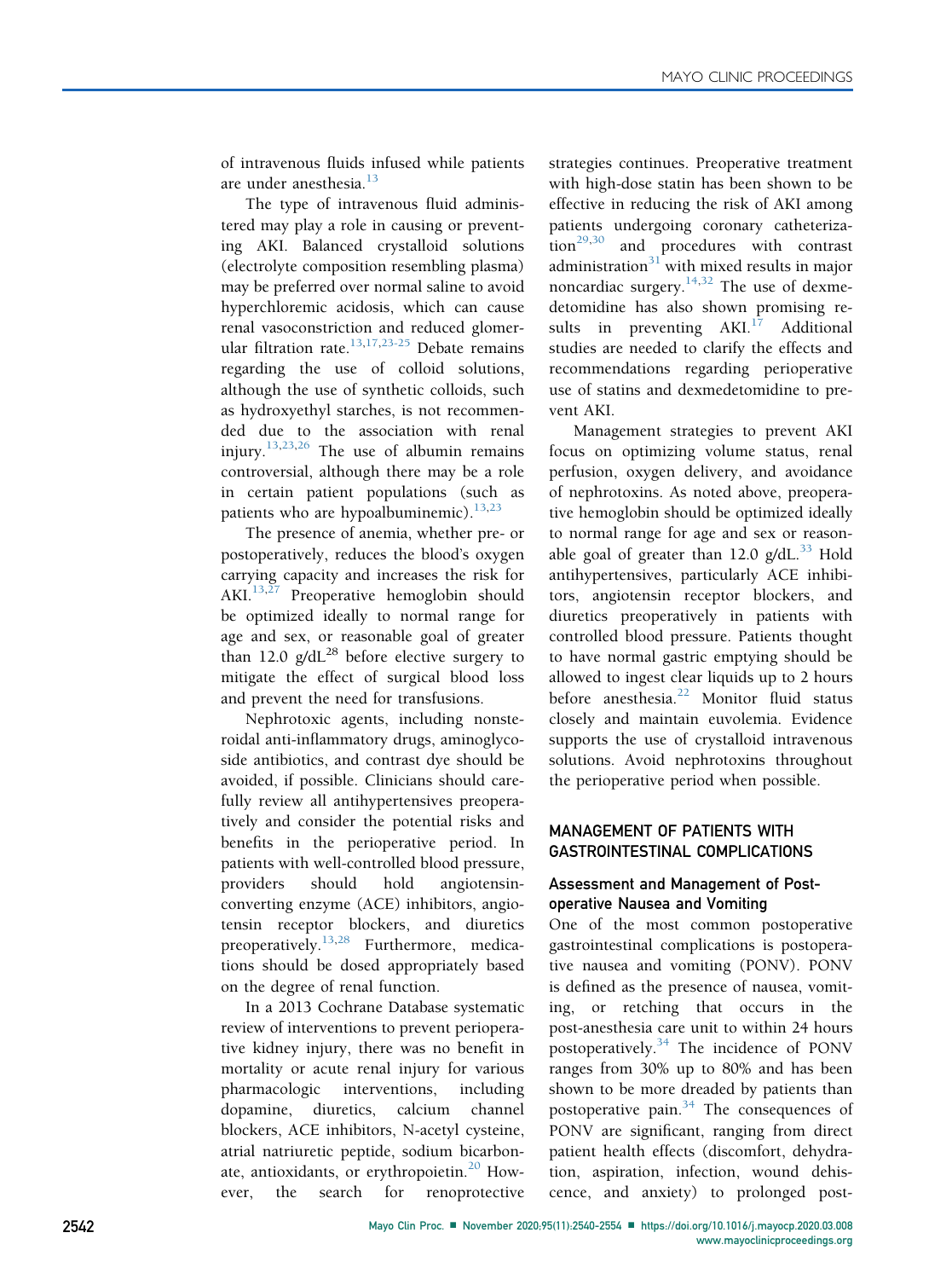<span id="page-3-1"></span>

| TABLE 2. Medication Options for the Prevention and Treatment of PONV <sup>a</sup>                              |                                                                                           |                                                                                                                   |
|----------------------------------------------------------------------------------------------------------------|-------------------------------------------------------------------------------------------|-------------------------------------------------------------------------------------------------------------------|
| Drug family                                                                                                    | Examples                                                                                  | Clinical pearls                                                                                                   |
| $5-HT3$ antagonists                                                                                            | Ondan-, dola-, grani-, or<br>palonosetron                                                 | Equally effective; QT prolongation                                                                                |
| NK-1 antagonists                                                                                               | Apre-, caso-, or rolapitant                                                               | Oral formulation; high cost                                                                                       |
| Corticosteroids                                                                                                | Dexamethasone or<br>methylprednisolone                                                    | Monitor glucose; short duration not associated<br>with wound infection/healing; tumor lysis<br>can occur (rare)   |
| Butyrophenones                                                                                                 | Droperidol, haloperidol, or<br>amisulpride                                                | QT prolongation; risk of sudden cardiac death                                                                     |
| Antihistamines                                                                                                 | Dimenhydrinate, meclizine,<br>or diphenhydramine                                          | Side effects, especially in the elderly                                                                           |
| Anticholinergics                                                                                               | Scopolamine (transdermal)                                                                 | Side effects, especially in the elderly                                                                           |
| Phenothiazines                                                                                                 | Perphenazine or<br>prochlorperazine                                                       | Sedation; extrapyramidal effects; most effective<br>class for opioid-induced nausea and<br>vomiting               |
| Miscellaneous                                                                                                  | Propofol, clonidine,<br>mirtazapine, gabapentin,<br>benzodiazepines, or<br>metoclopramide | Varying efficacy; various side effects including<br>sedation, confusion, fall risk, and respiratory<br>depression |
| ${}^{4}5$ -HT <sub>3</sub> = 5-hydroxytryptamine; NK-1 = neurokinin; PONV = postoperative nausea and vomiting. |                                                                                           |                                                                                                                   |

<span id="page-3-0"></span>anesthesia care unit stay, unplanned hospitalization, delayed return to work, and increased health care costs.[34,](#page-12-6)[35](#page-12-7)

PONV is multifactorial, with etiologies categorized as central, peripheral, and miscellaneous causes.<sup>[34](#page-12-6)</sup> Central factors include cortical and medullary effects; peripheral factors include direct gastrointestinal stimulation, trauma, and the cathartic effects of blood; miscellaneous factors include the varied influences of anesthesia and medications. Nausea and vomiting are also mediated by neurotransmitters, including serotonin, dopamine, histamine, acetylcholine, and neurokinin; these are the receptors at which anti-emetics exert their effects. $34,36$  $34,36$ 

The 2014 Society of Ambulatory Anesthesia (SAMBA) guidelines provide a framework to identify at-risk patients, and to prevent and treat PONV.<sup>[34](#page-12-6)[,35](#page-12-7)</sup> The basic steps include: 1) identifying at-risk patients; 2) reducing baseline risk factors; and 3) providing prophylaxis and treatment if necessary.

There are several patient-specific and procedure-specific factors that have been

shown to increase PONV risk. These include female sex, history of PONV, history of motion sickness, nonsmoking status, younger age, usage of general anesthesia, usage of volatile anesthetics or nitrous oxide, the duration of anesthesia, postoperative opioid use, and specific surgical types (cholecystectomy, gynecologic surgeries, and laparos- $\text{copy)}$ .<sup>[34](#page-12-6)</sup> Based on this information, the SAMBA guidelines recommend a 4-point risk stratification/scoring tool, which was modified from Apfel et al<sup>[34](#page-12-6),37</sup>: female sex, 1 point; history of PONV/motion sickness, 1 point; nonsmoker status, 1 point; and postoperative opioid use, 1 point. A score of 0 to 1 is considered low risk (10% to 20%); a score of 2 to 3 is intermediate risk (40% to  $60\%$ ); and a score of 4 is high-risk  $(80\%)$ .

After risk stratification, the SAMBA guidelines recommend modifying identified risk factors and considering prophylaxis based on risk score and treatment based on the presence of nausea and or vomiting. Reducing baseline risk includes using regional anesthesia rather than general anesthesia if possible, use of total intravenous anesthesia with propofol, avoidance of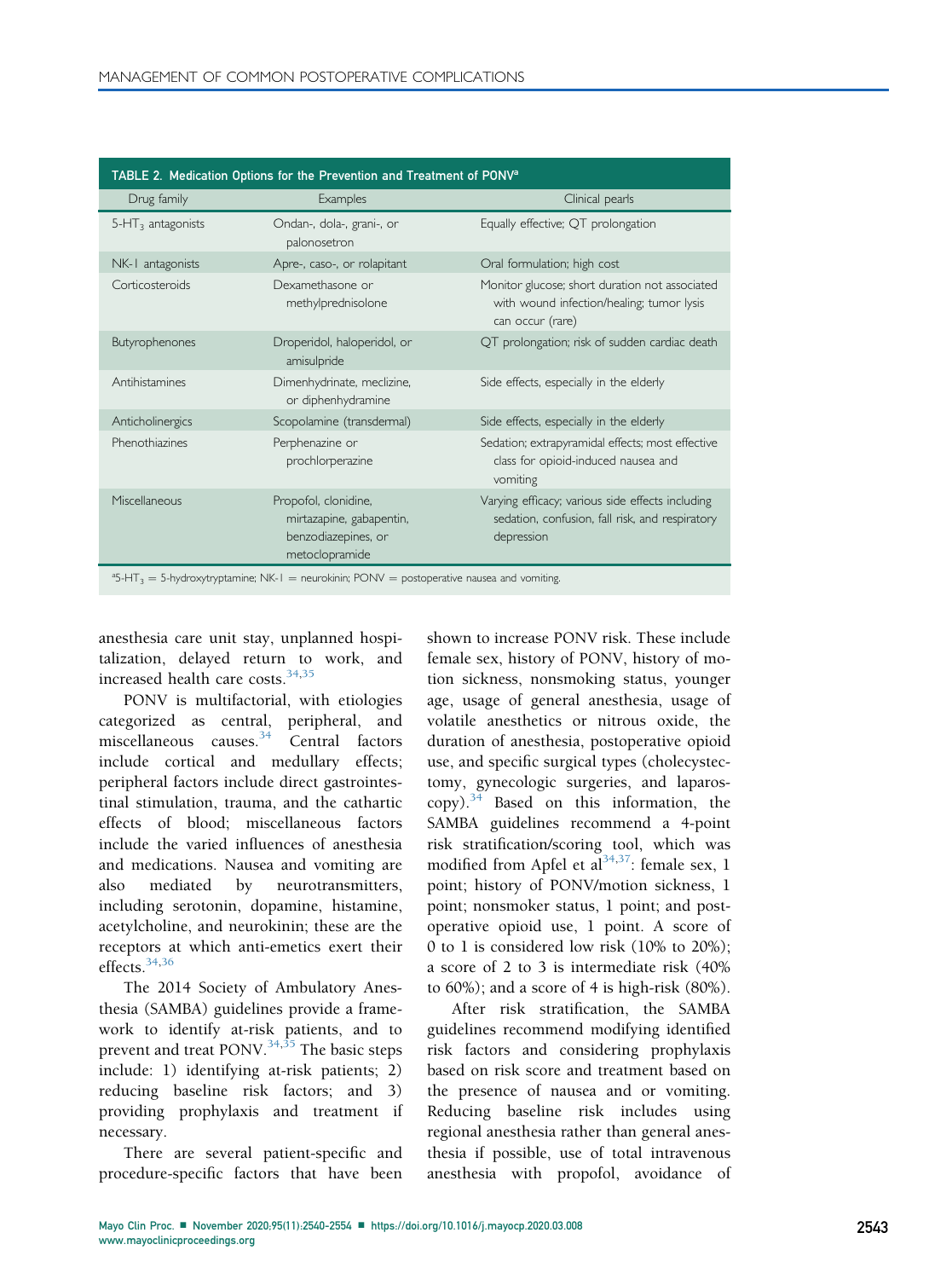nitrous oxide, avoidance of volatile anesthetics, minimization of perioperative opioid use, and ensuring adequate hydration. A multimodal analgesic regimen should be employed to reduce opioid use. Opioid use increases the risk of PONV and predisposes to opioid-induced nausea and vomiting, a subtype of PONV, which can last 72 to 96 hours postoperatively.<sup>[36](#page-12-8)</sup> Based on the above scoring tool, the SAMBA guidelines  $34,35$  $34,35$ recommend the following: a low risk (score of 0-1) indicates no prophylaxis required; an intermediate risk (score of 2-3) indicates use of prophylaxis with one to two interventions/agents; and a high risk (score of 4) indicates multimodal prophylaxis using two or more interventions/agents.

Specific interventions and agents should be based on patient-specific risk factors, comorbidities, potential for adverse effects, history of previous prophylaxis/treatment success or failure, personal preference, and cost. Interventions that can be used for both prophylaxis and treatment of PONV include medications [\(Table 2](#page-3-1)), intravenous hydration, acupuncture, massage, aromatherapy (isopropyl alcohol), and acupressure (P6 stimulation). $34-36$  Combination therapy has been shown to be more effective than single-agent therapy; this could also include the simultaneous use of pharmacologic and nonpharmacologic options. Given the variety of neurotransmitters involved in mediating nausea and vomiting, clinicians should use medications from different pharmacologic classes to achieve additive beneficial effects. If prophylaxis was unsuccessful, clinicians should select an anti-emetic agent from a different pharmacologic class than what was previously used.

## Assessment and Management of Postoperative Ileus

Postoperative ileus (POI) is broadly defined as the temporary cessation of bowel function, which prevents effective transit of intestinal contents. POI is typically a self-limited physiologic response lasting up to 72 hours postoperatively. $38-40$  POI is due to nonmechanical factors (a combination of neurogenic or sympathetic-induced

dysmotility, inflammatory-mediated dysmotility, and pharmacologic effects), which effectively differentiates this condition from that of bowel obstruction. Although the incidence of POI varies significantly, it occurs in approximately 20% of surgical cases. Consequently, patients who experience POI remain hospitalized approximately 5 days longer than those who do not experience POI.[38-40](#page-12-10)

Clinical signs and symptoms concerning for POI include abdominal pain, distention, abdominal bloating, nausea/vomiting, delayed flatus, and an inability to tolerate oral diet. A key differentiating factor between POI and bowel obstruction is that in cases of bowel obstruction, there is often an initial return of bowel function postoperatively before cessation, which is not seen in POI. There are many specific risk factors associated with the development of POI, including male sex, history of chronic constipation, obesity, the use of general anesthesia, abdominal and pelvic surgery, open surgery (as opposed to laparoscopic), perioperative bleeding, the use of perioperative opioids and other antiperistaltic medications, infectious or inflammatory abdominal complications, delayed enteral nutrition, the use of a nasogastric tube, and bowel wall edema.<sup>[38-40](#page-12-10)</sup>

Prevention of POI is ideal and can be facilitated by epidural anesthesia rather than general anesthesia (if feasible), reduction in intraoperative and postoperative opioid use, minimization of direct intestinal trauma perioperatively, and using a mini-mally invasive surgical approach.<sup>[36](#page-12-8)</sup> Many of these approaches are components of early recovery after surgery protocols. Other nonpharmacologic interventions have been explored with mixed results, including the preventive benefits of postoperative chewing gum, coffee, and early postoperative ambula- $tion.<sup>41-43</sup>$  $tion.<sup>41-43</sup>$  $tion.<sup>41-43</sup>$ 

The diagnostic workup for POI should include a detailed medical and perioperative history and serial abdominal examinations. Basic laboratory studies that should be obtained include complete blood count; electrolytes including calcium, magnesium, and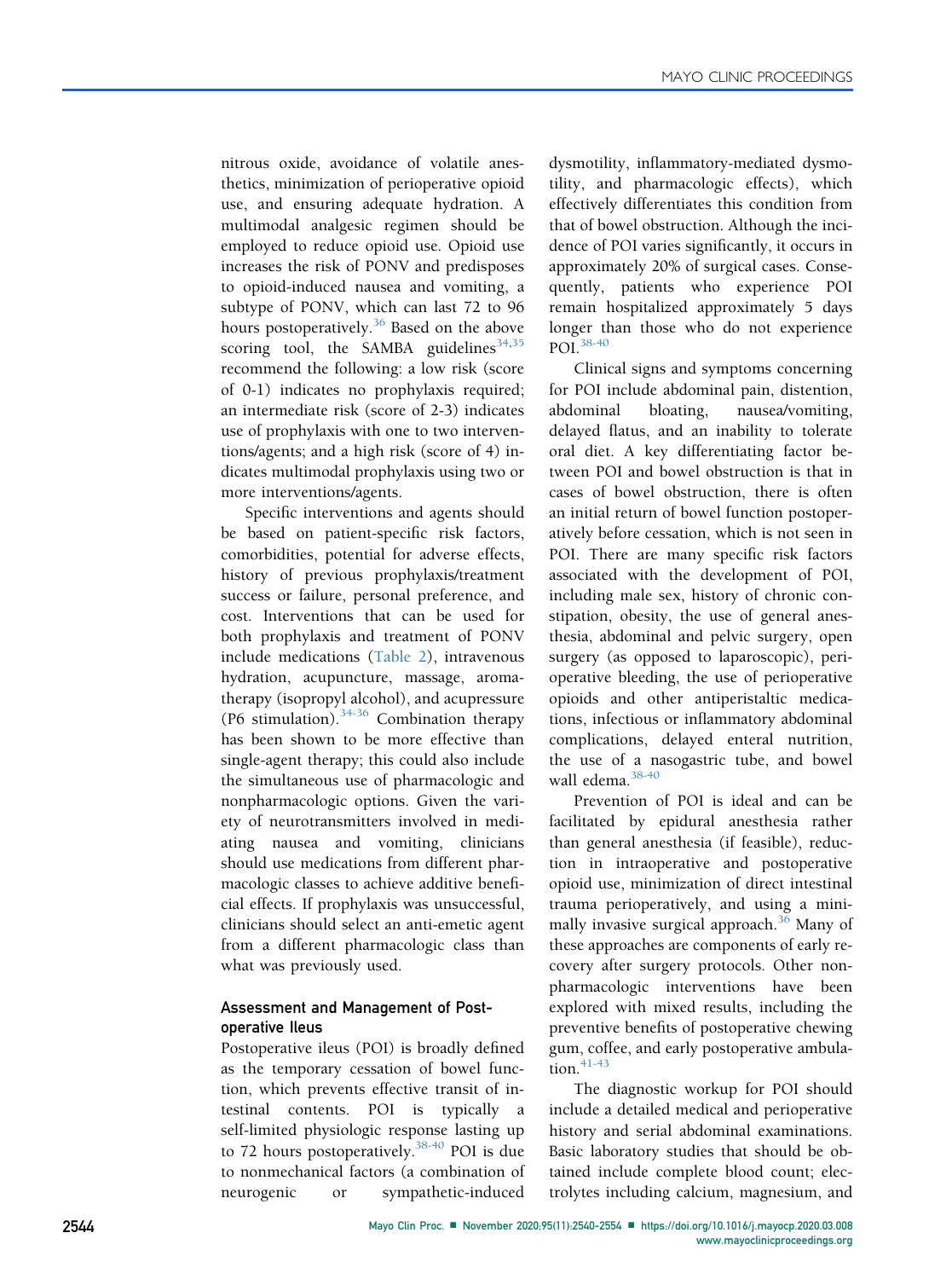potassium; creatinine; liver enzymes; and lactate. The initial imaging test of choice is a supine and upright abdominal x-ray to differentiate between POI and bowel obstruction or perforation.<sup>[44](#page-12-12)</sup> Computed tomography scan of the abdomen and pelvis with oral contrast has a high sensitivity and specificity (approximately 90% to 100%) for differentiating POI from bowel obstruction, if clinical concern remains.<sup>[44](#page-12-12)</sup> Treatment of POI aims to lessen patient discomfort and minimize the duration of ileus. This consists of a careful review of current medications and discontinuation of any potentially offending (antiperistaltic) agents, implementation of an opioid-sparing multimodal analgesic regimen, intravenous fluids (with a goal to achieve an euvolemic status), bowel rest, electrolyte replacement, and placement of a nasogastric tube for cases of significant abdominal complaints or frequent/continuous vomiting.[36,](#page-12-8)[38](#page-12-10)[,40](#page-12-13) Patients with opioid-induced POI may benefit from medications such as alvimopan and methylnaltrexone (peripheral acting muopioid receptor antagonists), which function to block peripheral opioid receptors in the gastrointestinal tract but do not cross the blood-brain barrier and thus do not exert any anti-analgesic effects.<sup>[36,](#page-12-8)[45](#page-12-14)</sup> There are conflicting efficacy results and variable adverse effects reported with agents such as metoclopramide, erythromycin, neostigmine, and propranolol.<sup>[38-40](#page-12-10)</sup>

## Assessment and Management of Postoperative Gastrointestinal Stress Ulcers

Gastrointestinal stress-related mucosal disease (SRMD) is another perioperative complication that clinicians should be cognizant of, and similar to POI, prevention of SRMD is the ideal goal. The incidence of perioperative SRMD has been shown to be as high as  $15\%$ .<sup>[46,](#page-12-15)[47](#page-12-16)</sup> The pathogenesis of SRMD is multifactorial, consisting of a combination of factors affecting or impairing mucosal protection (alterations in splanchnic blood flow, transient perioperative hypotension/reduced cardiac output, hypovolemia, vasoconstriction, catecholamine release, and pro-inflammatory

<span id="page-5-0"></span>

| TABLE 3. Stress Ulcer Prophylaxis Criteria <sup>a</sup>                            |                                                         |  |
|------------------------------------------------------------------------------------|---------------------------------------------------------|--|
| Major risk factors $>1$                                                            | Minor risk factors $>2$                                 |  |
| Mechanical ventilation >48 h                                                       | Gastrointestinal bleed within I y                       |  |
| Coagulopathy: $INRa > 1.5$ or<br>platelet count $<$ 50 $\times$ 10 <sup>9</sup> /L | Head injury with GCS $<$ 10 $\times$ 10 <sup>9</sup> /L |  |
|                                                                                    | Hepatic or renal failure                                |  |
|                                                                                    | Hepatic or renal transplant                             |  |
|                                                                                    | Spinal cord injury                                      |  |
|                                                                                    | Severe burns (>35% SA)                                  |  |
|                                                                                    | Multiple trauma with $ISS > 16$                         |  |
|                                                                                    | Partial hepatectomy                                     |  |
|                                                                                    | Septic                                                  |  |
|                                                                                    | Hydrocortisone dose equivalence of $>$ 250 mg           |  |
|                                                                                    | $ICU$ stay $>1$ wk                                      |  |
|                                                                                    | Occult gastrointestinal bleed                           |  |

<span id="page-5-1"></span> $A^2$ INR = international normalized ratio; ICU = intensive care unit; ISS = injury severity score;  $GCS =$  Glasgow Coma Scale;  $SA =$  surface area.

Data from the American Journal of Health-System Pharmacy<sup>[46](#page-12-15)</sup> and the Eastern Association for the Surgery of Trauma guidelines.<sup>[47](#page-12-16)</sup>

cytokine release) and stress-related hypersecretion of gastric acid. $46,47$  $46,47$ 

There has been significant effort to better identify and appropriately provide stress ulcer prophylaxis (SUP) to patients who are at high risk for SRMD and who would benefit most from this intervention. Numerous studies have shown extreme variability in SUP prescribing practice, leading to considerable health care costs, adverse effects, and widespread inappropriate use of management strategies.<sup>[48-50](#page-12-17)</sup> To help standardize prescribing habits, clinicians should use consensus guidelines such as the combined American Society of Health-System Pharmacists and the Eastern Association for the Surgery of Trauma guidelines [\(Table 3](#page-5-0)). $46,47$  $46,47$  According to their recommendations, patients with either one or more "major" risk factors or two or more "minor" risk factors are suitable candidates for SUP. The consensus guidelines recommend using SUP in the following settings: while a patient is mechanically ventilated, during intensive care unit stay, while not receiving oral nutrition, or for up to 1 week from the time of critical illness.

The most widely used and most effective medication options for SUP include proton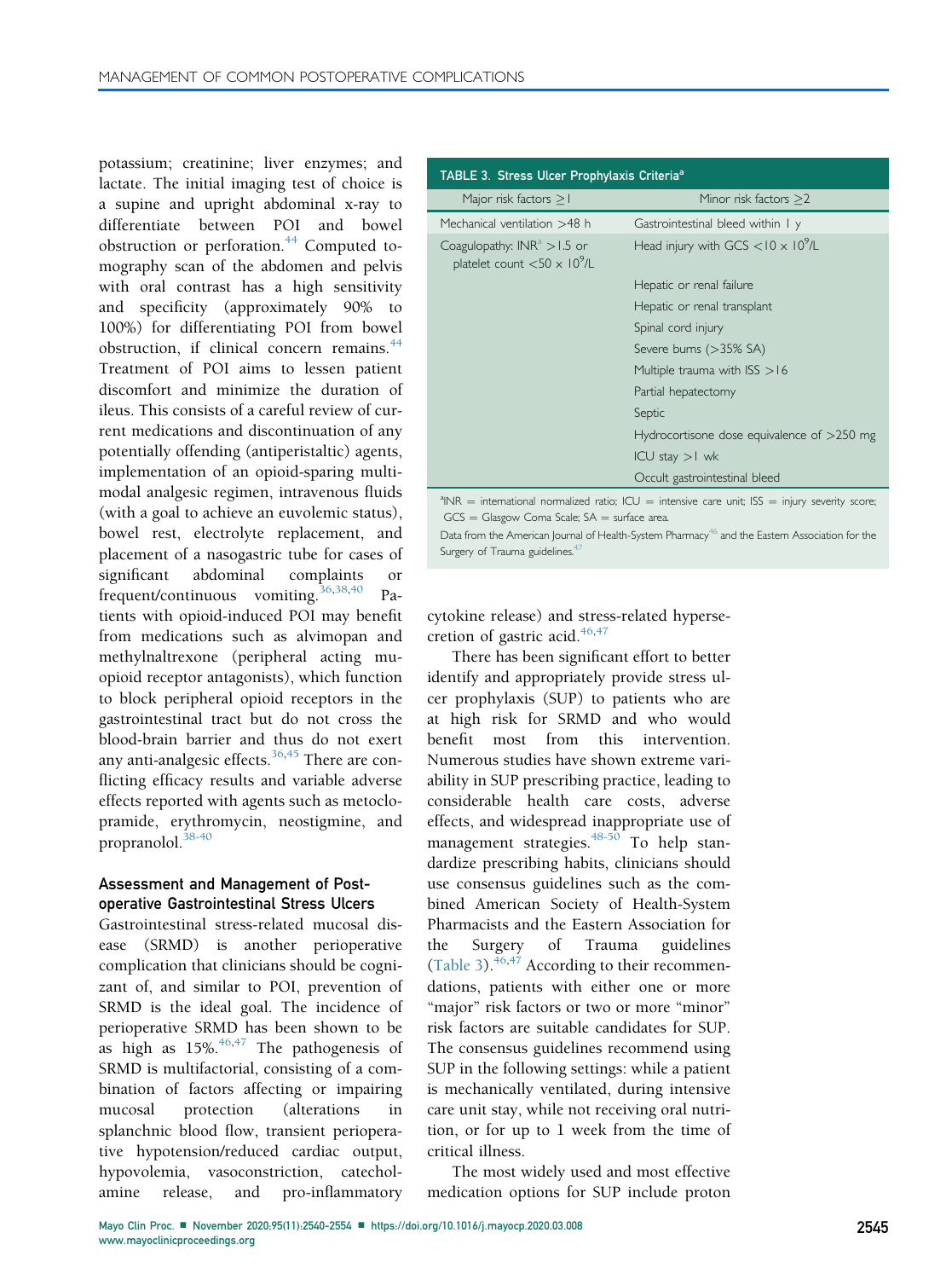<span id="page-6-0"></span>

| TABLE 4. Intravenous Iron Formulations and Dosing (Off-Label Use) <sup>a</sup> |                                                                                    |                                               |                                                                                                           |                                             |                                                                                 |
|--------------------------------------------------------------------------------|------------------------------------------------------------------------------------|-----------------------------------------------|-----------------------------------------------------------------------------------------------------------|---------------------------------------------|---------------------------------------------------------------------------------|
|                                                                                | Iron dextran                                                                       | Iron sucrose                                  | Ferric gluconate                                                                                          | Ferumoxytol                                 | Ferric carboxymaltose                                                           |
| Trade name                                                                     | InFe <sub>D</sub>                                                                  | Venofer                                       | Femlecit                                                                                                  | Feraheme                                    | Injectafer                                                                      |
| Maximum FDA-<br>approved single dose                                           | $100 \text{ mg}$                                                                   | 400 mg                                        | $125 \text{ mg}$                                                                                          | $510$ mg                                    | 750 mg                                                                          |
| Dosing                                                                         | Up to 300 mg slow<br>intravenous push or<br>diluted in 100-250 mL<br>normal saline | 100-200 mg<br>intravenous push<br>for 5 doses | 125 mg diluted in 100 mL 510 mg rapid<br>normal saline over 60<br>min daily for 5 doses<br>maximum per wk | intravenous push for<br>2 doses 3-8 d apart | 750 mg intravenous<br>infusion or<br>intravenous push for<br>2 doses I wk apart |
| $^{\circ}$ FDA = US Food and Drug Administration.                              |                                                                                    |                                               |                                                                                                           |                                             |                                                                                 |

<span id="page-6-1"></span>pump inhibitors (PPIs) and histamine-2 receptor blockers (H2B). Other less-effective and less- used options include sucralfate (a cytoprotective agent) and prostanoids (such as misoprostol, which decrease gastric acid and bolsters mucosal defenses).  $46,47,49,51$  $46,47,49,51$  $46,47,49,51$  $46,47,49,51$ Antacids are no longer recommended for SUP given numerous complications, including electrolyte derangements (hypermagnesemia, hypercalcemia, and hypophosphatemia) and evidence for increased gastrointestinal bleeding.  $46,47,49,51$  $46,47,49,51$  $46,47,49,51$  $46,47,49,51$ 

Clinicians should also be aware that the most commonly used SUP agents (PPIs and H2Bs) are not free of potential adverse effects. There is robust evidence supporting the increased risk for nosocomial pneumonia (PPI and H2B), clostridium difficile infection (PPI>H2B association), hypomagnesemia (PPI>H2B association), and bone health complications (PPI). $52-55$ 

## MANAGEMENT OF PATIENTS WITH PERI-OPERATIVE ANEMIA

Anemia is another common complication in the postoperative setting, occurring in up to 80% to 90% of individuals undergoing major surgery.[56](#page-12-21) Anemia is defined by the WHO as a hemoglobin less than 13 g/dL in males and less than 12 g/dL in females. When identified in the preoperative setting, anemia should be corrected before surgery whenever possible. This approach is well-studied and guideline-supported.<sup>[57](#page-12-22)[,58](#page-12-23)</sup> The safety and feasibility of preoperative intravenous iron therapy makes this the best approach to mitigating perioperative anemia, when feasible. intravenous iron therapy is effective at increasing preoperative hemoglobin levels and can effectively decrease transfusions in noncardiac surgery patients.[59](#page-12-24)[,60](#page-12-25) Formulations and off-label dosing can be found in [Table 4](#page-6-0).

It is also well-known that restrictive transfusion strategies, even in the postoperative setting, are either more beneficial or non-inferior to liberal transfusion strategies. In cardiac surgery, a recommended transfusion threshold of 7.5 g/dL exists based on a number of randomized, controlled trials. $57$ A similar recommendation exists based on data for patients undergoing hip fracture surgery, with a recommended transfusion threshold of 8  $g/dL$ .<sup>[57](#page-12-22)[,61](#page-12-26)</sup> This threshold can be extrapolated to all orthopedic surgeries. Furthermore, given that the orthopedic study populations also included patients at risk for cardiovascular disease, this population can also be included in the hemoglobin transfusion threshold of 8  $g/dL$ .<sup>[61](#page-12-26)</sup> Transfusion of blood and blood products in these groups has been shown to increase the risk of postoperative morbidity and mortality in cardiac and noncardiac surgery. $62,63$  $62,63$  The reason for this increased risk is unclear, but may be related to the anemia itself. Also, red blood cell transfusions are known to be immunomodulatory and have been shown to increase postoperative infection in cardiac and spinal surgery.<sup>[62](#page-12-27)[,64](#page-12-29)</sup> Another small study found that postoperative transfusion increased the risk of morbidity in pa-tients undergoing radical cystectomy.<sup>[65](#page-13-0)</sup> Yet another study showed an increased rate of atrial fibrillation in patients after coronary artery bypass graft surgery.<sup>[66](#page-13-1)</sup>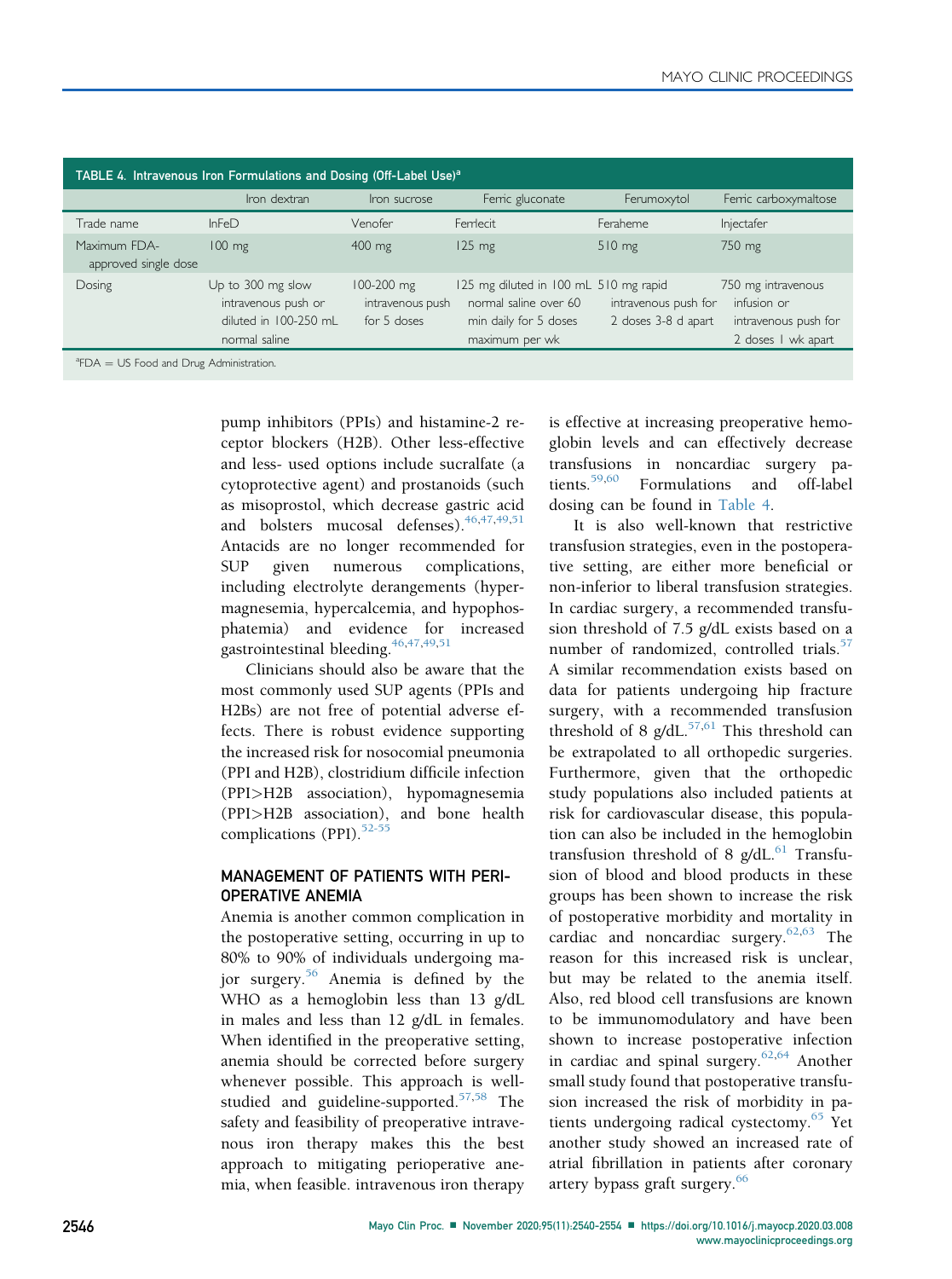Restrictive transfusion thresholds have proven superior in general to liberal restrictive transfusion thresholds; however, these thresholds are based on the cutoffs used in randomized controlled trials, and individual patient characteristics should also be considered when setting transfusion thresholds. Additionally, insufficient evidence yet exists to support these restrictive guidelines in patients with acute coronary syndrome, severe thrombocytopenia (as higher red blood cell volume increases platelet effectiveness), and chronic transfusion-dependent anemia.[67](#page-13-2) There are data suggesting that a restrictive transfusion threshold is equally beneficial in acute coronary syndrome; however, more studies are needed before recom-mendations can be made <sup>[68](#page-13-3)</sup>

Iron deficiency anemia is common in the postoperative setting. With adherence to restrictive transfusion strategies patients often do not have iron stores to replenish intraoperative blood loss. Iron therapy in the postoperative setting has been studied, particularly in orthopedic surgery. So far, no significant benefit has been found with the initiation of oral iron therapy in the postoperative setting. $69,70$  $69,70$  This is likely due, in part, to increased inflammation and decreased oral iron absorption in the postoperative setting. In patients who have undergone orthopedic surgeries, intravenous iron therapy before hospital discharge led to significantly increased hemoglobin levels at the time of discharge.<sup>[71](#page-13-6)</sup> Further studies are needed to assess the true impact of intravenous iron on outcomes in postoperative anemia, but the safety of intravenous iron therapy makes it a potential option.

Managing anemia in the postoperative setting must be individualized. Given the safety and efficacy, it would be reasonable to give intravenous iron therapy to patients in the postoperative setting with mild to moderate anemia and postoperative iron deficiency. Transfusion outside of guidelines mentioned above should be reserved for those who have hypotension or tachycardia not responding to fluids or are otherwise hemodynamically unstable (eg, symptomatic anemia), those with ongoing blood loss, or

those with comorbidities necessitating a lower hemoglobin threshold.<sup>[56](#page-12-21)</sup>

## DIAGNOSIS AND MANAGEMENT OF PA-TIENTS WITH POSTOPERATIVE FEVER

Postoperative fever (defined as a temperature over  $38^{\circ}$ C) is a very common finding. The pathophysiology of fever is related to a release of cytokines in the body.<sup>[72](#page-13-7)</sup> These cytokines may be related to the inherent stress of surgery or due to more sinister causes, such as infection. Although postoperative fever is frequently benign, its presence cannot be ignored. One of the most useful frameworks for thinking about postoperative fever is to consider the timing of the fever in relation to the surgery: immediate, acute, subacute, and delayed.

#### Immediate

Immediate postoperative fever is defined as fever occurring intraoperatively or within hours after surgery. Common causes are listed in [Table 5](#page-8-0). Immediate postoperative fevers are generally self-limited, typically resolving within 2 to 3 days, depending on the type and duration of surgery.<sup>[73-75](#page-13-8)</sup> Rarely, immediate postoperative fever can be due to malignant hyperthermia. Individuals who are genetically susceptible and exposed to certain anesthetic agents (see [Table 5](#page-8-0)) develop an unregulated influx of calcium leading to persistent muscular contraction. $^{76}$  $^{76}$  $^{76}$ Eventually this produces more heat than the body is able to expel and core body temperature can increase to dangerous levels. Findings include hyperthermia, muscular rigidity, tachycardia, hyperkalemia, elevated creatinine kinase, and disseminated intravas-cular coagulation.<sup>[77](#page-13-10)[,78](#page-13-11)</sup> The only known treatment is dantrolene.

For immediate postoperative fever, one of the most important considerations is what not to do. Given the differential of immediate postoperative fever, one does not need to obtain blood cultures or chest xrays in this scenario. Empiric antibiotics should also be avoided.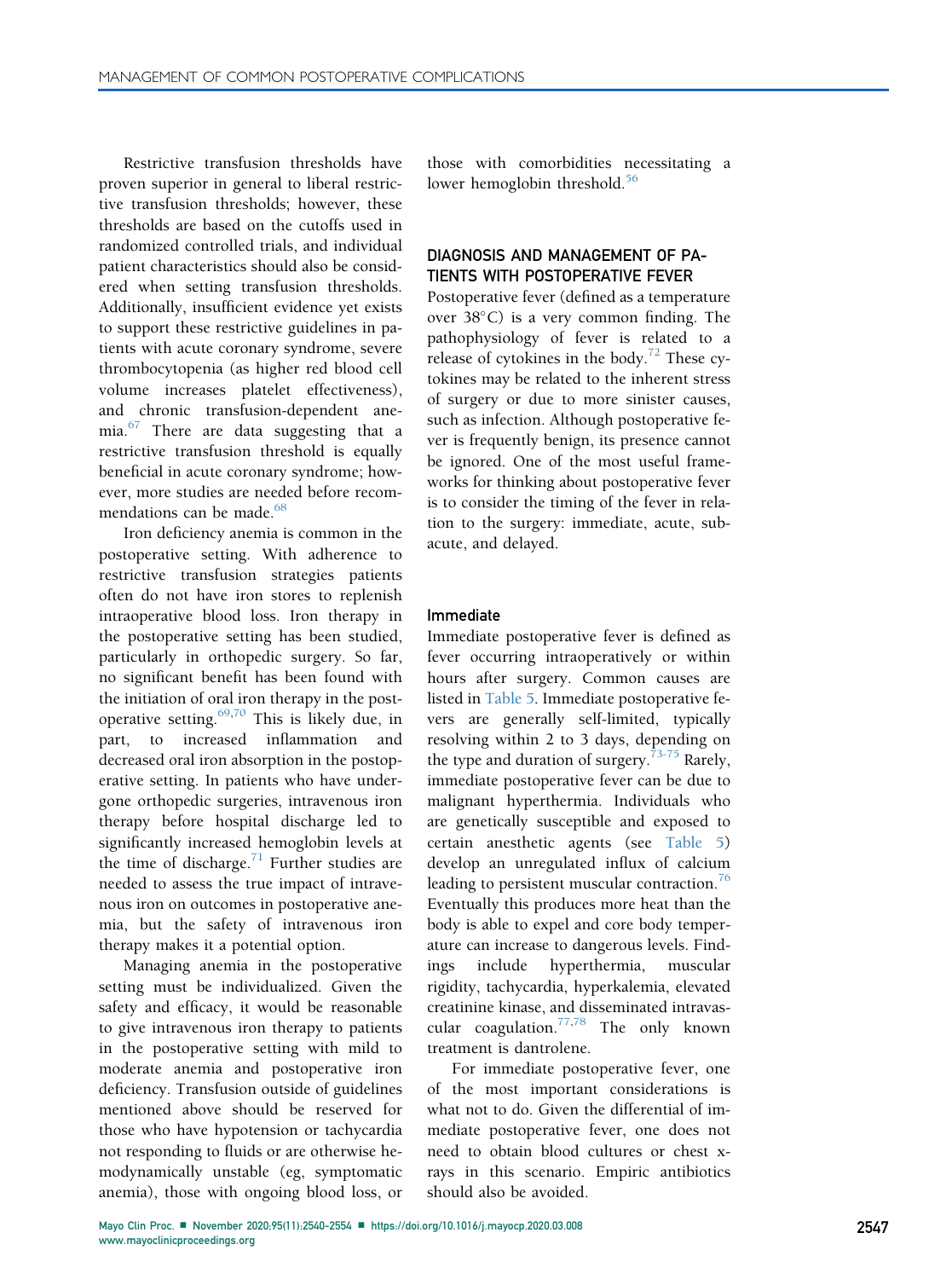<span id="page-8-0"></span>

| TABLE 5. Causes of Postoperative Fever                                        |                                                 |
|-------------------------------------------------------------------------------|-------------------------------------------------|
| Timing of fever                                                               | Causes                                          |
| Immediate postoperative fever<br>(intraoperatively or hours after<br>surgery) | Trauma associated with surgery                  |
|                                                                               | Blood products                                  |
|                                                                               | Preoperative medications                        |
|                                                                               | Antibiotics                                     |
|                                                                               | Pre-existing infections                         |
|                                                                               | Malignant hyperthermia                          |
|                                                                               | Succinylcholine                                 |
|                                                                               | Enflurane                                       |
|                                                                               | Desflurane                                      |
|                                                                               | Halothane                                       |
|                                                                               | Isoflurane                                      |
|                                                                               | Sevoflurane                                     |
| Acute postoperative fever (within the<br>first week after surgery)            | Nosocomial infections                           |
|                                                                               | Surgical site infections                        |
|                                                                               | Urinary tract infections                        |
|                                                                               | Aspiration pneumonia                            |
|                                                                               | Ventilator-associated pneumonia                 |
|                                                                               | Catheter site infections                        |
|                                                                               | Myocardial infarction                           |
|                                                                               | Pancreatitis                                    |
|                                                                               | Alcohol withdrawal                              |
|                                                                               | Thrombophlebitis                                |
|                                                                               | Deep vein thrombosis                            |
|                                                                               | Pulmonary embolism                              |
|                                                                               | Acute gout                                      |
| Subacute postoperative fever<br>(between I and 4 weeks after<br>surgery)      | <b>Infections</b>                               |
|                                                                               | Surgical site infections                        |
|                                                                               | Catheter-associated infections                  |
|                                                                               | C difficile colitis                             |
|                                                                               | Drug reactions                                  |
|                                                                               | Beta-lactams                                    |
|                                                                               | Sulfa-products                                  |
|                                                                               | Heparin                                         |
|                                                                               | H2-blockers                                     |
|                                                                               | Thrombophlebitis                                |
|                                                                               | Deep vein thrombosis                            |
|                                                                               | Pulmonary embolism                              |
| Delayed postoperative fever (more<br>than 4 weeks after surgery)              | Bacterial infections (typically indolent types) |
|                                                                               | Coagulase-negative staphylococci                |
|                                                                               | Consider endocarditis                           |

Continued on next page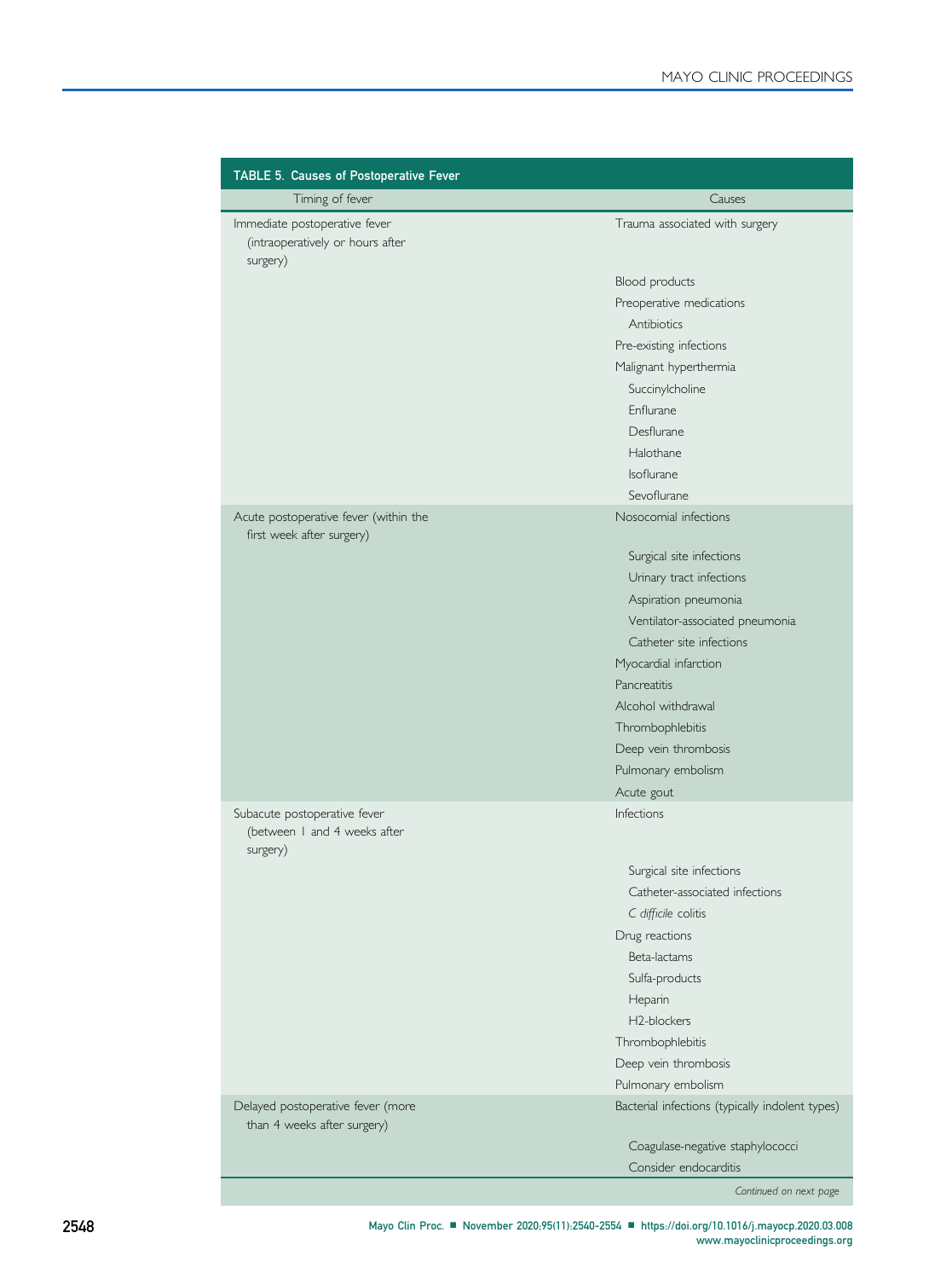| TABLE 5. Continued |                              |
|--------------------|------------------------------|
| Timing of fever    | Causes                       |
|                    | Parasitic infections         |
|                    | Toxoplasmosis                |
|                    | <b>Babesiosis</b>            |
|                    | Viral infections             |
|                    | Human immunodeficiency virus |
|                    | Cytomegalovirus              |
|                    | Hepatitis viruses            |

## Acute

Acute postoperative fever is defined as fever occurring within the first week after surgery. Common causes are listed in [Table 5](#page-8-0). Infectious etiologies are very common in this period, although other culprits exist as well.<sup>79-81</sup> Bacterial infections are often due to endogenous skin or bowel flora. Evaluations should be directed at these causes. Consideration should be given to obtaining a chest x-ray, urine culture, blood culture, evaluation of the surgical site, troponin, lipase, and uric acid. When risk factors are present, consider deep vein thrombosis, pulmonary embolism, and alcohol withdrawal.

#### **Subacute**

Subacute postoperative fever is defined as fever occurring between 1 and 4 weeks after surgery. Common causes are listed in [Table 5.](#page-8-0) Infectious etiologies are again common in this period, but since patients are typically dismissed from the hospital by this point, one should focus the attention on surgical site infections, catheters, or other invasive devices.<sup>[82,](#page-13-13)[83](#page-13-14)</sup> Evaluation should again focus on possible infections; therefore, one should inspect the surgical site, evaluate any lines, and consider the possibility of Clostridium difficile colitis. Clots should also be considered, but drug reactions are also common during this period. Specifically look for use of beta-lactams, sulfa-containing products, heparin products, and H2 blockers.

## Delayed

Delayed postoperative fever is defined as fever occurring more than 4 weeks after surgery. Common causes are listed in [Table 5.](#page-8-0) Most delayed postoperative fevers are due to infections. One must keep in mind that bacterial infections in this timeframe will be due to more indolent microorganisms such as coagulase-negative staphylococci. Another important consideration is infective endocarditis, with symptoms taking weeks to months to develop.<sup>[84](#page-13-15)</sup> Viral, fungal, and parasitic infections may need to be considered as well.

In summary, evaluation of postoperative fever must first consider the timing of the fever in relation to surgery. Then the approach can focus on the common causes in that timing category.

## MANAGEMENT OF PATIENTS WITH POST-OPERATIVE DELIRIUM

Delirium represents a major challenge in hospitalized patients and in postoperative care. The Diagnostic and Statistical Manual of Mental Disorders, Fifth Edition (DSM-5) defines delirium as a complex medical syndrome consisting of a disturbance in attention and cognition, not directly caused by another neurocognitive disorder or medical condition, and developing over a short period (such as hours to days).<sup>[85,](#page-13-16)[86](#page-13-17)</sup> Delirium is associated with longer lengths of stay, increased mortality in hospital, and poor prognosis even after discharge. [87,](#page-13-18)[88](#page-13-19) The cost associated with delirium is also high, with health care costs of more than \$150 billion in 2008 related to delirium.<sup>[89](#page-13-20)</sup>

Delirium is common in surgical patients, with some studies noting a prevalence of 62% in elderly surgical patients.<sup>[90](#page-13-21)[,91](#page-13-22)</sup> However, similar to most aspects of perioperative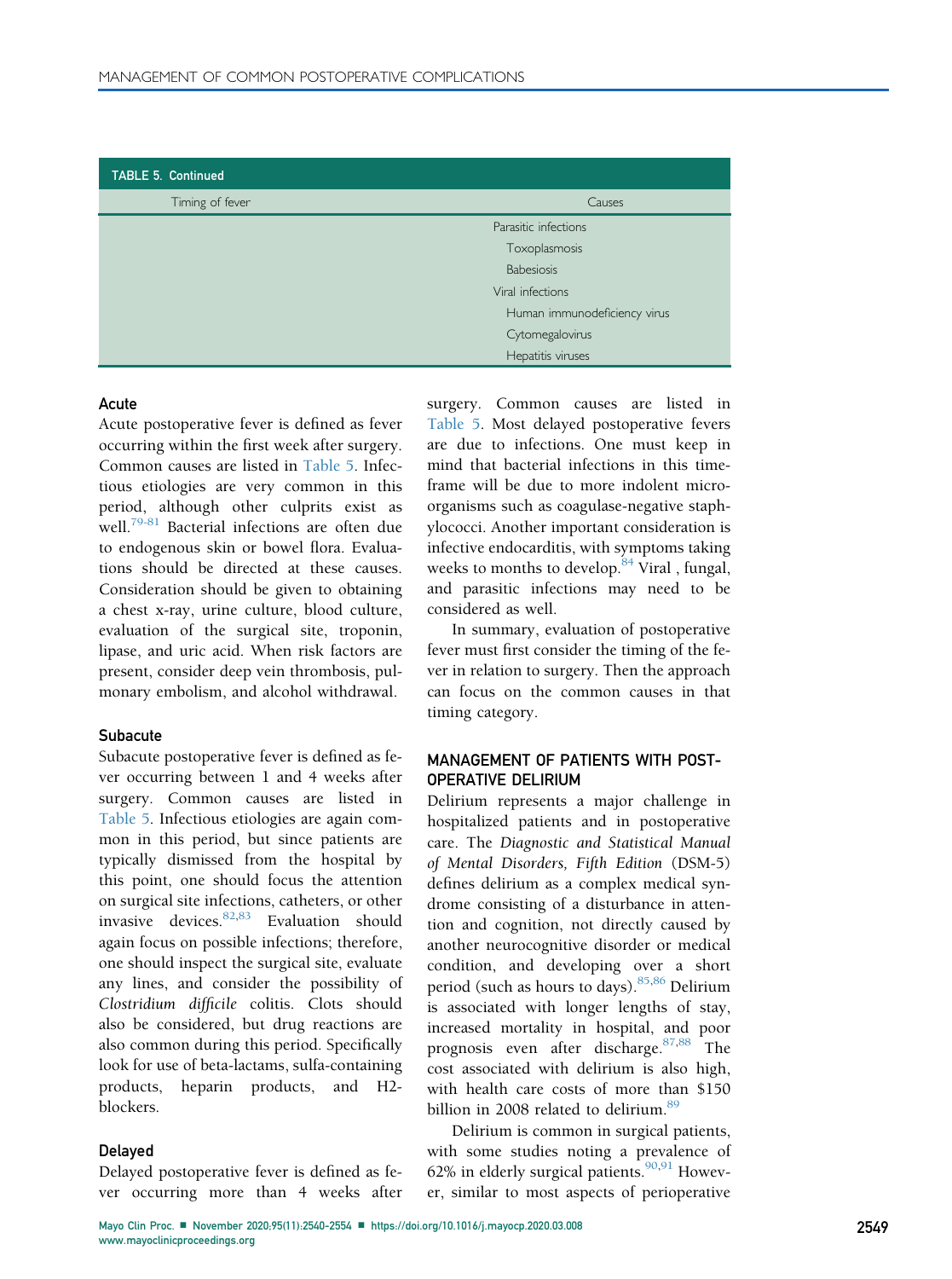medicine, higher-risk surgeries as well as patient risk factors influence the likelihood of developing delirium. In a study of 225 patients undergoing coronary artery bypass grafting or valve replacement, 46% developed delirium. $^{92}$  $^{92}$  $^{92}$  In a large meta-analysis of orthopedic surgery patients, delirium was noted in upwards of 53% of hip fracture patients but only in 28% of elective orthope-dic surgery patients.<sup>[93](#page-13-24)</sup> Similar to nonsurgical patients, surgical patients who develop delirium have worse long-term outcomes. For example, patients who develop delirium in the perioperative period have greater declines in cognitive function over the ensuing year compared with similar patients who do not develop delirium.<sup>[92](#page-13-23)</sup>

Multiple risk factors for delirium have been identified. In hospitalized patients, the use of restraints, poor nutrition, polypharmacy, and having an indwelling bladder catheter can predispose patients to delirium. $94$  Many of these risk factors also apply to the patient postsurgically, although surgical patients have additional factors which may predispose them to delirium in the postoperative setting. Perioperative analgesic use following surgery, use and duration of anesthesia, blood loss, acute kidney injury, and postoperative infections all can contribute to delirium in the postoperative setting. $91$  Furthermore, elderly patients, those with pre-existing cognitive impairment, those undergoing emergent procedures, and patients undergoing hip fracture surgery are at an even higher risk for delirium in the postoperative period. $95$ 

Several prediction tools for the development of delirium have been described previ-ously.<sup>[91,](#page-13-22)[96-98](#page-13-27)</sup> Common themes among these prediction tools include Mini Mental Status Examination scores lower than 24, preexisting medical comorbidities such as prior stroke or transient ischemic attack, kidney disease, or poor functional status, including poor visual acuity and decreased baseline cognitive status. Although these tools can be helpful to risk stratify patients, many of the markers are nonmodifiable risk factors, making the perioperative management of patients at risk for delirium challenging.

Modifiable risk factors do exist and should be the focus of perioperative evaluation and management. Clinicians should identify medications that can contribute to delirium including anticholinergics, dopamine agonists, corticosteroids, benzodiazepines, hypnotics, narcotics, and antidepressants.<sup>[99](#page-13-28)</sup> For elective surgeries, addressing polypharmacy before a planned procedure can help decrease the likelihood of developing delirium.<sup>[100](#page-13-29)</sup> Additionally, recognizing patients at risk for withdrawal from either drug or alcohol use is crucial to preventing complications from substance withdrawal.<sup>[101](#page-13-30)</sup> Once hospitalized, ensuring urinary catheters are promptly removed, avoiding the use of restraints, avoiding overuse of analgesics, limiting unnecessary room changes, providing frequent reorientation, and encouraging a normal sleep/wake cycle scan also help prevent postoperative delirium.[102](#page-13-31)[,103](#page-13-32)

Management of delirium focuses on identifying reversible causes and emphasizing reorientation in a stable environment with consistency of staff and location.<sup>[102,](#page-13-31)[104](#page-13-33)</sup> Nonpharmacologic strategies and addressing modifiable risk factors should be the cornerstone of delirium management. A recent large systematic review did not support the use of haloperidol or second-generation antipsychotics for the management of delirium. $105$  These agents should be reserved for patients who are a danger to themselves or others, and for whom de-escalation tech-niques have proven ineffective.<sup>[102](#page-13-31)</sup> Benzodiazepines may worsen delirium and should not be used unless treating another underlying condition such as alcohol with-<br>drawl.<sup>106,107</sup> Melatonin sunnlementation Melatonin supplementation may play a role in the prevention of perioperative delirium and, given its limited sideeffect profile, is a reasonable option for patients at risk for delirium. $108$  Regardless, a multimodal approach, addressing potential reversible causes is still the cornerstone of delirium management in both surgical and nonsurgical patients.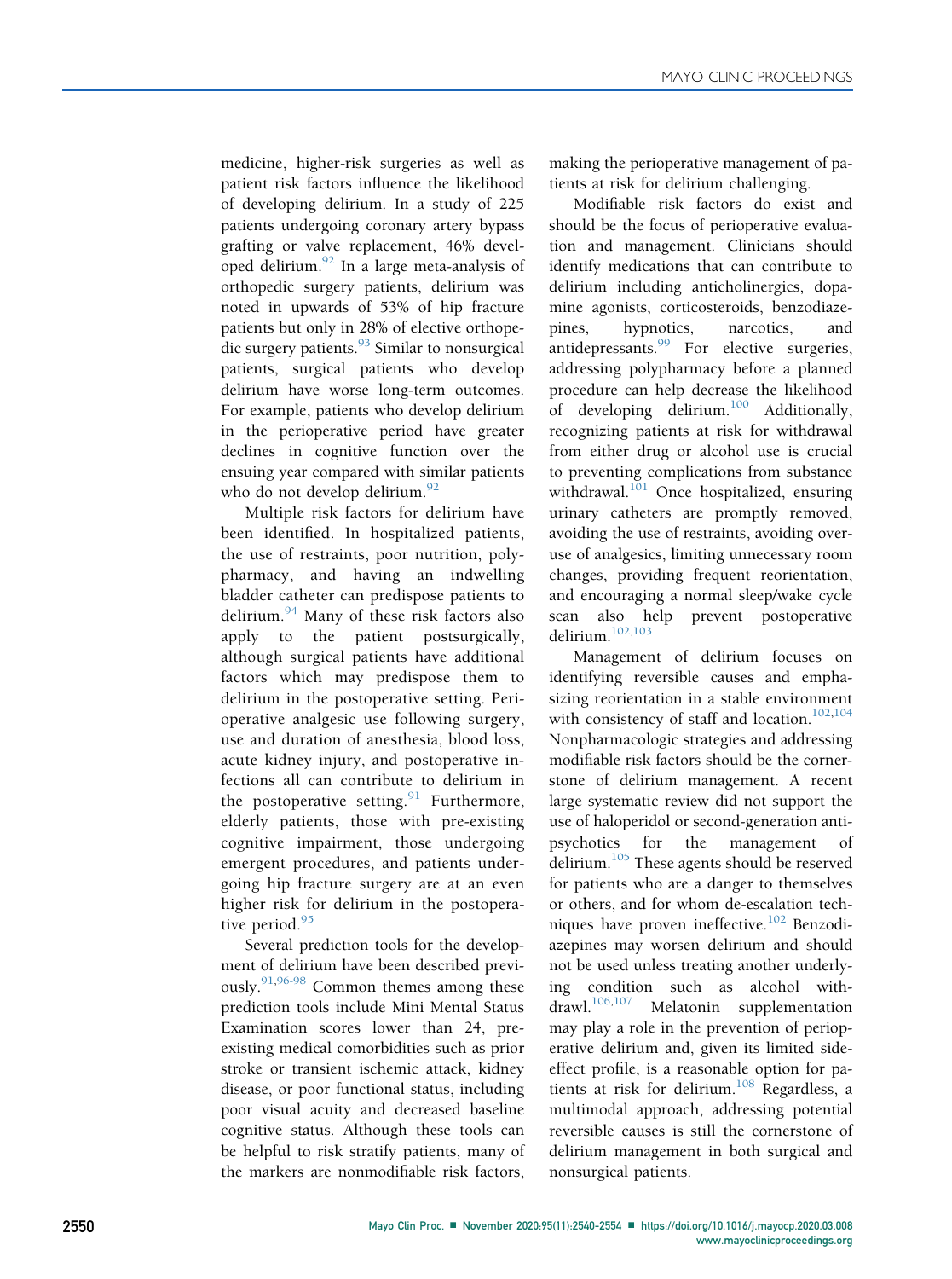# **CONCLUSION**

The risk factors for many postoperative complications include both patient and surgeryspecific variables. Postoperative complications are often due to the interplay of multiple factors. Awareness of these risk factors can aid in the earlier identification and intervention to modify these variables that predispose patients to common postoperative complications. As risk can be both patientand surgery-specific, mitigation requires a multidisciplinary approach with care team members throughout all phases of the patient's surgical encounter.

Abbreviations and Acronyms: ACE = angiotensin-converting enzyme;  $AKI =$  acute kidney injury;  $CKD =$  chronic kidney disease;  $DSM-5 =$  Diagnostic and Statistical Manual of Mental Disorders; EAST = Eastern Association for the Surgery of Trauma;  $H2B =$  histamine-2 receptor blockers;  $POI$  = postoperative ileus;  $PONV$  = postoperative nausea and vomiting;  $PPI =$  proton pump inhibitors;  $SAMBA =$ Society of Ambulatory Anesthesia;  $SRMD =$  stress related mucosal disease;  $SUP =$  stress ulcer prophylaxis

Potential Competing Interests: The authors report no potential competing interests.

Correspondence: Address to Christopher Stephenson, MD, 200 First St SW, Rochester, MN 55905 [\(stephenson.](mailto:stephenson.christopher@mayo.edu) [christopher@mayo.edu;](mailto:stephenson.christopher@mayo.edu) Twitter: [@CStephenson\)](https://www.twitter.com/CStephenson).

#### The Thematic Review on Perioperative Medicine will continue in an upcoming issue.

#### ORCID

Christopher Stephenson: (iD [https://orcid.org/0000-0001-](https://orcid.org/0000-0001-8537-392X) [8537-392X; David Raslau:](https://orcid.org/0000-0001-8537-392X) **[https://orcid.org/0000-0002-](https://orcid.org/0000-0002-9672-3881)** [9672-3881; Elizabeth Wight:](https://orcid.org/0000-0002-9672-3881) iD [https://orcid.org/0000-](https://orcid.org/0000-0002-4283-0358) [0002-4283-0358](https://orcid.org/0000-0002-4283-0358)

#### **REFERENCES**

- <span id="page-11-0"></span>1. Centers for Disease Control and Prevention. National Hospital Discharge Survey: 2010. Procedures by selected patient characteristics-Number by procedure category and age. Hyattsville, MD: US Department of Health and Human Services; 2010.
- <span id="page-11-1"></span>2. Cohn SL. Preoperative evaluation for noncardiac surgery. Ann Int Med. 2016;165(11):ITC81-ITC96.
- <span id="page-11-2"></span>3. Anderson O, Davis R, Hanna GB, Vincent CA. Surgical adverse events: a systematic review. Am J Surg. 2013;206(2): 253-262.
- <span id="page-11-3"></span>4. Brennan TA, Leape LL, Laird NM, et al. Incidence of adverse events and negligence in hospitalized patients. Results of the Harvard Medical Practice Study I. N Engl J Med. 1991; 324(6):370-376.
- <span id="page-11-4"></span>5. de Vries EN, Ramrattan MA, Smorenburg SM, Gouma DJ, Boermeester MA. The incidence and nature of in-hospital adverse events: a systematic review. Qual Saf Health Care. 2008;17(3):216-223.
- <span id="page-11-5"></span>6. Edwards AF, Slawski B. Preoperative clinics. Anesthesiol Clin. 2016;34(1):1-15.
- <span id="page-11-6"></span>7. Zarbock A, Koyner JL, Hoste EAJ, Kellum JA. Update on perioperative acute kidney injury. Anesth Alalg. 2018;127(5):1236- 1245.
- 8. Cohen MM, Duncan PG, DeBoer DP, Tweed WA. The postoperative interview: assessing risk factors for nausea and vomiting. Anesth Alalg. 1994;78(1):7-16.
- 9. American Geriatrics Society Expert Panel on Postoperative Delirium in Older Adults. Postoperative delirium in older adults: best practice statement from the American Geriatrics Society. J Am Coll Surg. 2015;220(2):136-148.e1.
- 10. Inouye SK, Westendorp RG, Saczynski JS. Delirium in elderly people. Lancet. 2014;383(9920):911-922.
- 11. Shander A, Knight K, Thurer R, Adamson J, Spence R. Prevalence and outcomes of anemia in surgery: a systematic review of the literature. Am J Med. 2004;116(suppl 7A):58S-69S.
- 12. Galicier C, Richet H. A prospective study of postoperative fever in a general surgery department. Infect Control. 1985;6(12): 487-490.
- <span id="page-11-7"></span>13. Goren O, Matot I. Perioperative acute kidney injury. Br J Anaesth. 2015;115(suppl 2):ii3-ii14.
- <span id="page-11-9"></span>14. Hobson C, Ruchi R, Bihorac A. Perioperative acute kidney injury: risk factors and predictive strategies. Crit Care Clin. 2017;33(2):379-396.
- <span id="page-11-10"></span>15. Bihorac A, Yavas S, Subbiah S, et al. Long-term risk of mortality and acute kidney injury during hospitalization after major surgery. Ann Surg. 2009;249(5):851-858.
- <span id="page-11-12"></span>16. Ackland GL, Moran N, Cone S, Grocott MP, Mythen MG. Chronic kidney disease and postoperative morbidity after elective orthopedic surgery. Anesth Analg. 2011;112(6):1375- 1381.
- <span id="page-11-8"></span>17. Meersch M, Schmidt C, Zarbock A. Perioperative acute kidney injury: an under-recognized problem. Anesth Analg. 2017; 125(4):1223-1232.
- <span id="page-11-11"></span>18. Chawla LS, Eggers PW, Star RA, Kimmel PL. Acute kidney injury and chronic kidney disease as interconnected syndromes. N Engl J Med. 2014;371(1):58-66.
- <span id="page-11-13"></span>19. Mathew A, Devereaux PJ, O'Hare A, et al. Chronic kidney disease and postoperative mortality: a systematic review and meta-analysis. Kidney Int. 2008;73(9):1069-1081.
- <span id="page-11-14"></span>20. Zacharias M, Mugawar M, Herbison GP, et al. Interventions for protecting renal function in the perioperative period. Cochrane Database Syst Rev. 2013;(9):CD003590.
- <span id="page-11-15"></span>21. Sear JW. Kidney dysfunction in the postoperative period. Br J Anaesth. 2005;95(1):20-32.
- <span id="page-11-16"></span>22. Practice guidelines for preoperative fasting and the use of pharmacologic agents to reduce the risk of pulmonary aspiration: application to healthy patients undergoing elective procedures: an updated report by the American Society of Anesthesiologists Task Force on Preoperative Fasting and the Use of Pharmacologic Agents to Reduce the Risk of Pulmonary Aspiration. Anesthesiology. 2017;126(3):376-393.
- <span id="page-11-17"></span>23. McLean DJ, Shaw AD. Intravenous fluids: effects on renal outcomes. Br J Anaesth. 2018;120(2):397-402.
- 24. Yunos NM, Bellomo R, Hegarty C, Story D, Ho L, Bailey M. Association between a chloride-liberal vs chloriderestrictive intravenous fluid administration strategy and kidney injury in critically ill adults. JAMA. 2012;308(15):1566- 1572.
- 25. Semler MW, Wanderer JP, Ehrenfeld JM, et al. Balanced crystalloids versus saline in the intensive care unit. The SALT Randomized Trial. Am J Respir Crit Care Med. 2017;195(10):1362- 1372.
- <span id="page-11-18"></span>26. Hartog CS, Natanson C, Sun J, Klein HG, Reinhart K. Concerns over use of hydroxyethyl starch solutions. BMJ. 2014; 349:g5981.
- <span id="page-11-19"></span>27. Rosenberger C, Rosen S, Heyman SN. Renal parenchymal oxygenation and hypoxia adaptation in acute kidney injury. Clin Exp Pharmacol Physiol. 2006;33(10):980-988.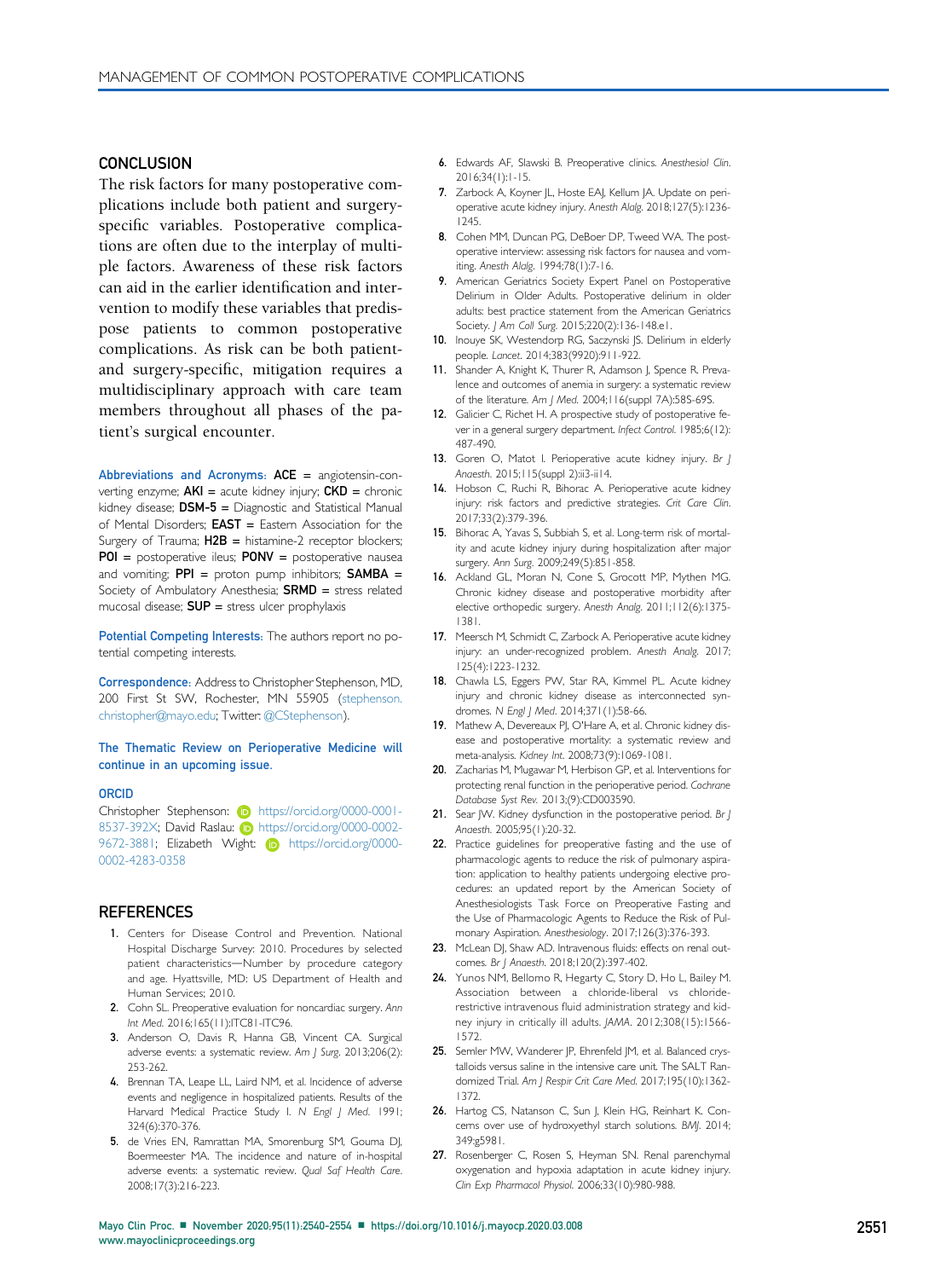- <span id="page-12-0"></span>28. Mikhail MA, Mohabbat AB, Ghosh AK. Perioperative cardiovascular medication management in noncardiac surgery: common questions. Am Fam Physician. 2017;95(10):645-650.
- <span id="page-12-1"></span>29. Giacoppo D, Capodanno D, Capranzano P, Aruta P, Tamburino C. Meta-analysis of randomized controlled trials of preprocedural statin administration for reducing contrastinduced acute kidney injury in patients undergoing coronary catheterization. Am J Cardiol. 2014;114(4):541-548.
- <span id="page-12-2"></span>30. Lee JM, Park J, Jeon KH, et al. Efficacy of short-term high-dose statin pretreatment in prevention of contrast-induced acute kidney injury: updated study-level meta-analysis of 13 randomized controlled trials. PLoS One. 2014;9(11):e111397.
- <span id="page-12-3"></span>31. Cheungpasitporn W, Thongprayoon C, Kittanamongkolchai W, et al. Periprocedural effects of statins on the incidence of contrast-induced acute kidney injury: a systematic review and meta-analysis of randomized controlled trials. Ren Fail. 2015; 37(4):664-671.
- <span id="page-12-4"></span>32. Verdoodt A, Honore PM, Jacobs R, et al. Do statins induce or protect from acute kidney injury and chronic kidney disease: an update review in 2018. | Transl Int Med. 2018;6(1): 21-25.
- <span id="page-12-5"></span>33. Walsh M, Garg AX, Devereaux P, Argalious M, Honar H, Sessler DI. The association between perioperative hemoglobin and acute kidney injury in patients having noncardiac surgery. Anesth Analg. 2013;117(4):924-931.
- <span id="page-12-6"></span>34. Gan TJ, Diemunsch P, Habib AS, et al. Consensus guidelines for the management of postoperative nausea and vomiting. Anesth Analg. 2014;118(1):85-113.
- <span id="page-12-7"></span>35. Hooper VD. SAMBA consensus guidelines for the management of postoperative nausea and vomiting: an executive summary for perianesthesia nurses. J Perianesth Nurs. 2015; 30(5):377-382.
- <span id="page-12-8"></span>36. Kovac AL. Updates in the management of postoperative nausea and vomiting. Adv Anesth. 2018;36(1):81-97.
- <span id="page-12-9"></span>37. Apfel CC, Laara E, Koivuranta M, Greim CA, Roewer N. A simplified risk score for predicting postoperative nausea and vomiting: conclusions from cross-validations between two centers. Anesthesiology. 1999;91(3):693-700.
- <span id="page-12-10"></span>38. Zeinali F, Stulberg JJ, Delaney CP. Pharmacological management of postoperative ileus. Can J Surg. 2009;52(2):153-157.
- 39. Miedema BW, Johnson JO. Methods for decreasing postoperative gut dysmotility. Lancet Oncol. 2003;4(6):365-372.
- <span id="page-12-13"></span>40. Bragg D, El-Sharkawy AM, Psaltis E, Maxwell-Armstrong CA, Lobo DN. Postoperative ileus: Recent developments in pathophysiology and management. Clin Nutr. 2015;34(3):367-376.
- <span id="page-12-11"></span>41. Fitzgerald JE, Ahmed I. Systematic review and meta-analysis of chewing-gum therapy in the reduction of postoperative paralytic ileus following gastrointestinal surgery. World J Surg. 2009; 33(12):2557-2566.
- 42. Boekema PJ, Samsom M, van Berge Henegouwen GP, Smout AJ. Coffee and gastrointestinal function: facts and fiction. A review. Scand J Gastroenterol. Suppl. 1999;230:35-39.
- 43. Sloots CE, Felt-Bersma RJ, West RL, Kuipers EJ. Stimulation of defecation: effects of coffee use and nicotine on rectal tone and visceral sensitivity. Scand | Gastroenterol. 2005;40(7):808-813.
- <span id="page-12-12"></span>44. Suri S, Gupta S, Sudhakar PJ, Venkataramu NK, Sood B, Wig JD. Comparative evaluation of plain films, ultrasound and CT in the diagnosis of intestinal obstruction. Acta Radiol. 1999;40(4):422-428.
- <span id="page-12-14"></span>45. Ludwig K, Enker WE, Delaney CP, et al. Gastrointestinal tract recovery in patients undergoing bowel resection: results of a randomized trial of alvimopan and placebo with a standardized accelerated postoperative care pathway. Arch Surg. 2008;143(11):1098-1105.
- <span id="page-12-15"></span>46. ASHP therapeutic guidelines on stress ulcer prophylaxis ASHP Commission on Therapeutics and approved by ASHB board of directors on November 14, 1998. Am J Health Syst Pharm. 1999;56:347-379.
- <span id="page-12-16"></span>47. Guillamondegui OD, Gunter OL, Bonadies JA, et al. Practice Management Guidelines for Stress Ulcer Prophylaxis. Chicago, IL: Eastern Association for the Surgery of Trauma; 2008.
- <span id="page-12-17"></span>48. Krag M, Perner A, Wetterslev J, Moller MH. Stress ulcer prophylaxis in the intensive care unit: is it indicated? A topical systematic review. Acta Anaesthesiol Scand. 2013;57(7):835-847.
- <span id="page-12-18"></span>49. Krag M, Perner A, Wetterslev J, Wise MP, Hylander Moller M. Stress ulcer prophylaxis versus placebo or no prophylaxis in critically ill patients. A systematic review of randomised clinical trials with meta-analysis and trial sequential analysis. Intensive Care Med. 2014;40(1):11-22.
- 50. Buckley MS, Park AS, Anderson CS, et al. Impact of a clinical pharmacist stress ulcer prophylaxis management program on inappropriate use in hospitalized patients. Am J Med. 2015; 128(8):905-913.
- <span id="page-12-19"></span>51. Alhazzani W, Alenezi F, Jaeschke RZ, Moayyedi P, Cook DJ. Proton pump inhibitors versus histamine 2 receptor antagonists for stress ulcer prophylaxis in critically ill patients: a systematic review and meta-analysis. Critical Care Med. 2013; 41(3):693-705.
- <span id="page-12-20"></span>52. Azab M, Doo L, Doo DH, et al. Comparison of the hospitalacquired clostridium difficile infection risk of using proton pump inhibitors versus histamine-2 receptor antagonists for prophylaxis and treatment of stress ulcers: a systematic review and meta-analysis. Gut Liver. 2017;11(6):781-788.
- 53. William JH, Danziger J. Magnesium deficiency and protonpump inhibitor use: a clinical review. J Clin Pharmacol. 2016; 56(6):660-668.
- 54. Jaynes M, Kumar AB. The risks of long-term use of proton pump inhibitors: a critical review. Ther Adv Drug Saf. 2018; 10. 2042098618809927.
- 55. Liu J, Li X, Fan L, et al. Proton pump inhibitors therapy and risk of bone diseases: An update meta-analysis. Life Sci. 2019;218: 213-223.
- <span id="page-12-21"></span>56. Munoz M, Acheson A, Bisbe E, et al. An international consensus statement on the management of postoperative anaemia after major surgical procedures. Anaesthesia. 2018; 73(11):1418-1431.
- <span id="page-12-22"></span>57. Mueller MM, Van Remoortel H, Meybohm P, et al. Patient blood management: recommendations from the 2018 Frankfurt Consensus Conference. JAMA. 2019;321(10):983-997.
- <span id="page-12-23"></span>58. Muñoz M, Acheson AG, Auerbach M, et al. International consensus statement on the peri-operative management of anaemia and iron deficiency. Anaesthesia. 2017;72(2):233-247.
- <span id="page-12-24"></span>59. Wilson MJ, Dekker JW, Bruns E, et al. Short-term effect of preoperative intravenous iron therapy in colorectal cancer patients with anemia: results of a cohort study. Transfusion. 2018;58(3):795-803.
- <span id="page-12-25"></span>60. Heschl M, Gombotz H, Haslinger-Eisterer B, Hofmann A, Böhler N, Meier J. The efficacy of pre-operative preparation with intravenous iron and/or erythropoietin in anaemic patients undergoing orthopaedic surgery. Eur J Anaesthesiol. 2018;35(4):289-297.
- <span id="page-12-26"></span>61. Carson JL, Terrin ML, Noveck H, et al. Liberal or restrictive transfusion in high-risk patients after hip surgery. N Engl J Med. 2011;365(26):2453-2462.
- <span id="page-12-27"></span>62. Bhaskar B, Dulhunty J, Mullany DV, Fraser JF. Impact of blood product transfusion on short and long-term survival after cardiac surgery: more evidence. Ann Thorac Surg. 2012;94(2):460- 467.
- <span id="page-12-28"></span>63. Glance LG, Dick AW, Mukamel DB, et al. Association between intraoperative blood transfusion and mortality and morbidity in patients undergoing noncardiac surgery. Anesthesiology. 2011;114(2):283-292.
- <span id="page-12-29"></span>64. Fisahn C, Jeyamohan S, Norvell DC, et al. Association between allogeneic blood transfusion and postoperative infection in major spine surgery. Clin Spine Surg. 2017;30(7):E988- E992.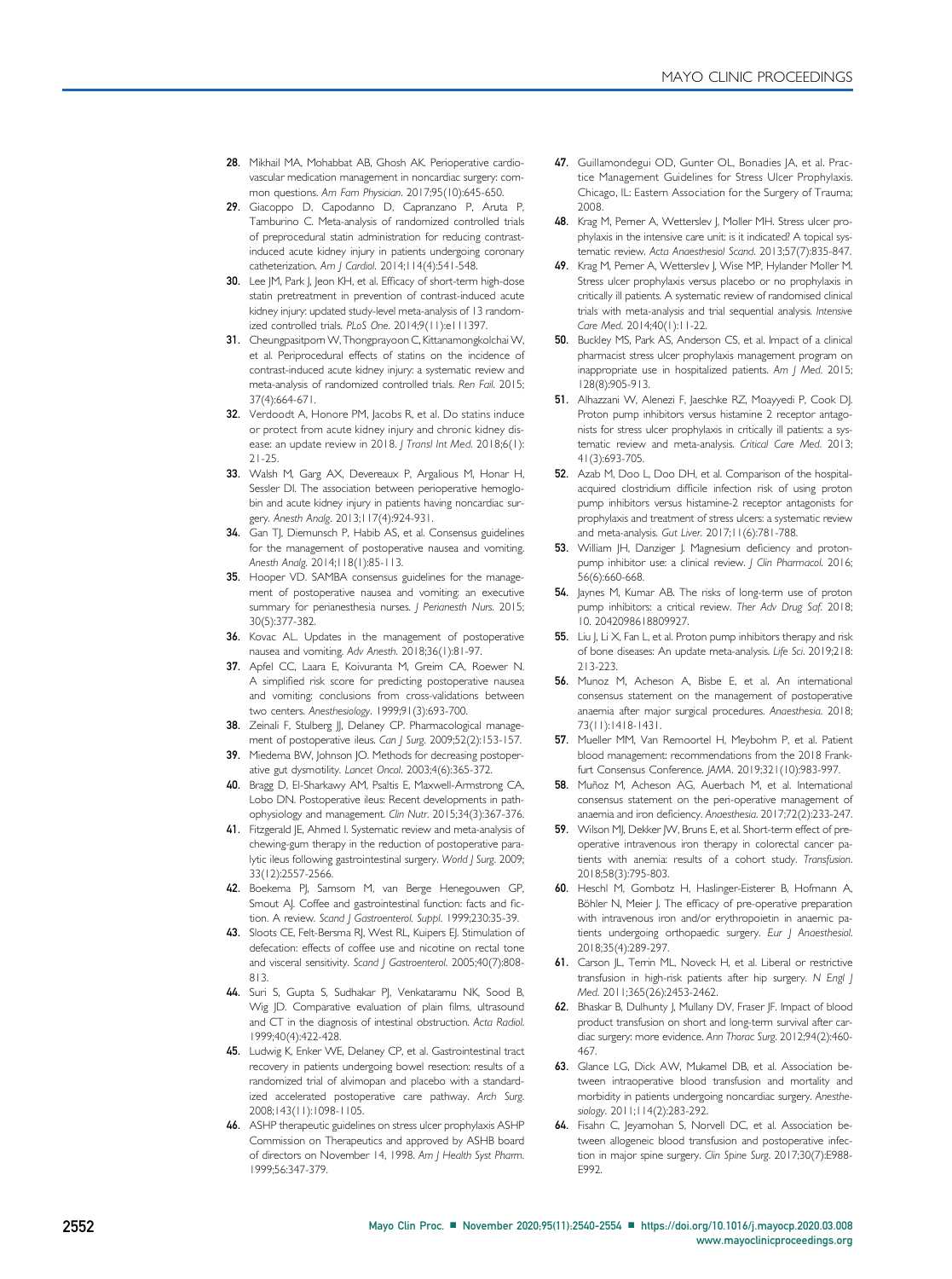- <span id="page-13-0"></span>65. Tan WS, Lamb BW, Khetrapal P, et al. Blood transfusion requirement and not preoperative anemia are associated with perioperative complications following intracorporeal robot-assisted radical cystectomy. J Endourol. 2017;31(2): 141-148.
- <span id="page-13-1"></span>66. Alameddine AK, Visintainer P, Alimov VK, Rousou JA. Blood transfusion and the risk of atrial fibrillation after cardiac surgery. J Cardiac Surg. 2014;29(5):593-599.
- <span id="page-13-2"></span>67. Carson JL, Guyatt G, Heddle NM, et al. Clinical practice guidelines from the AABB: red blood cell transfusion thresholds and storage. JAMA. 2016;316(19):2025-2035.
- <span id="page-13-3"></span>68. Allonen J, Nieminen MS, Hiippala S, Sinisalo J. Relation of Use of Red Blood Cell Transfusion After Acute Coronary Syndrome to Long-Term Mortality. Am J Cardiol. 2018;121(12): 1496-1504.
- <span id="page-13-4"></span>69. Parker MJ. Iron supplementation for anemia after hip fracture surgery: a randomized trial of 300 patients. J Bone Joint Surg. 2010;92(2):265-269.
- <span id="page-13-5"></span>70. Weatherall M, Maling TJ. Oral iron therapy for anaemia after orthopaedic surgery: randomized clinical trial. ANZ | Surg. 2004;74(12):1049-1051.
- <span id="page-13-6"></span>71. Peters F, Ellermann I, Steinbicker AU. Intravenous iron for treatment of anemia in the 3 perisurgical phases: a review and analysis of the current literature. Anesth Analg. 2018; 126(4):1268-1282.
- <span id="page-13-7"></span>72. Netea MG, Kullberg BJ, Van der Meer JW. Circulating cytokines as mediators of fever. Clin Infect Dis. 2000;31 (suppl 5): S178-S184.
- <span id="page-13-8"></span>73. Blumstein GW, Andras LM, Seehausen DA, Harris L, Ross PA, Skaggs DL. Fever is common postoperatively following posterior spinal fusion: infection is an uncommon cause. J Pediatr. 2015;166(3):751-755.
- 74. Dauleh MI, Rahman S, Townell NH. Open versus laparoscopic cholecystectomy: a comparison of postoperative temperature. J R Coll Surg Edinb. 1995;40(2):116-118.
- 75. Mayo BC, Haws BE, Bohl DD, et al. Postoperative Fever Evaluation Following Lumbar Fusion Procedures. Neurospine. 2018;15(2):154-162.
- <span id="page-13-9"></span>76. O'Sullivan GH, McIntosh JM, Heffron J. Abnormal uptake and release of Ca2+ ions from human malignant hyperthermiasusceptible sarcoplasmic reticulum. Biochemical Pharmacol. 2001;61(12):1479-1485.
- <span id="page-13-10"></span>77. Larach MG, Gronert GA, Allen GC, Brandom BW, Lehman EB. Clinical presentation, treatment, and complications of malignant hyperthermia in North America from 1987 to 2006. Anesth Analg. 2010;110(2):498-507.
- <span id="page-13-11"></span>78. Larach MG, Brandom BW, Allen GC, Gronert GA, Lehman EB. Cardiac arrests and deaths associated with malignant hyperthermia in North America from 1987 to 2006: a report from The North American Malignant Hyperthermia Registry of the Malignant Hyperthermia Association of the United States. Anesthesiology. 2008; 108(4):603-611.
- <span id="page-13-12"></span>79. Garibaldi RA, Burke JP, Dickman ML, Smith CB. Factors predisposing to bacteriuria during indwelling urethral catheterization. N Engl | Med. 1974;291(5):215-219.
- 80. Horan TC, Culver DH, Gaynes RP, Jarvis WR, Edwards JR, Reid CR. Nosocomial infections in surgical patients in the United States, January 1986-June 1992. National Nosocomial Infections Surveillance (NNIS) System. Infect Control Hosp Epidemiol. 1993;14(2):73-80.
- 81. Pratt RJ, Pellowe C, Loveday HP, et al. The epic project: developing national evidence-based guidelines for preventing healthcare associated infections. Phase I: guidelines for preventing hospital-acquired infections. Department of Health (England). J Hosp Infect. 2001;47(suppl):S3-S82.
- <span id="page-13-13"></span>82. Delgado-Rodriguez M, Gomez-Ortega A, Sillero-Arenas M, Llorca J. Epidemiology of surgical-site infections diagnosed after hospital discharge: a prospective cohort study. Infect Control Hosp Epidemiol. 2001;22(1):24-30.
- <span id="page-13-14"></span>83. Friedman C, Sturm LK, Chenoweth C. Electronic chart review as an aid to postdischarge surgical site surveillance: increased case finding. Am J Infect Control. 2001;29(5):329-332.
- <span id="page-13-15"></span>84. Pile JC. Evaluating postoperative fever: a focused approach. Cleve Clin J Med. 2006;73(suppl 1):S62-S66.
- <span id="page-13-16"></span>85. European Delirium Association, American Delirium Society. The DSM-5 criteria, level of arousal and delirium diagnosis: inclusiveness is safer. BMC Med. 2014;12:141.
- <span id="page-13-17"></span>86. American Psychiatric Association. Diagnostic and Statistical Manual of Mental Disorders. Fifth Edition (DSM-5). Washington, DC: American Psychiatric Association; 2013.
- <span id="page-13-18"></span>87. Inouye SK, Schlesinger MJ, Lydon TJ. Delirium: a symptom of how hospital care is failing older persons and a window to improve quality of hospital care. Am J Med. 1999;106(5): 565-573.
- <span id="page-13-19"></span>88. Cole MG, Primeau FJ. Prognosis of delirium in elderly hospital patients. CMAJ. 1993;149(1):41.
- <span id="page-13-20"></span>89. Leslie DL, Marcantonio ER, Zhang Y, Leo-Summers L, Inouye SK. One-year health care costs associated with delirium in the elderly population. Arch Intern Med. 2008; 168(1):27-32.
- <span id="page-13-21"></span>90. Bekker AY, Weeks EJ. Cognitive function after anaesthesia in the elderly. Best Pract Res Clin Anaesthesiol. 2003;17(2):259- 272.
- <span id="page-13-22"></span>91. O'Regan NA, Fitzgerald J, Timmons S, O'Connell H, Meagher D. Delirium: a key challenge for perioperative care. Int J Surg. 2013;11(2):136-144.
- <span id="page-13-23"></span>92. Saczynski JS, Marcantonio ER, Quach L, et al. Cognitive trajectories after postoperative delirium. N Engl J Med. 2012;367:30- 39.
- <span id="page-13-24"></span>93. Bruce AJ, Ritchie CW, Blizard R, Lai R, Raven P. The incidence of delirium associated with orthopedic surgery: a meta-analytic review. Int Psychogeriatr. 2007;19(2):197-214.
- <span id="page-13-25"></span>94. Inouye SK, Charpentier PA. Precipitating factors for delirium in hospitalized elderly persons. Predictive model and interrelationship with baseline vulnerability. JAMA. 1996;275(11):852- 857.
- <span id="page-13-26"></span>95. Freter S, Dunbar M, Koller K, MacKnight C, Rockwood K. Risk of pre-and post-operative delirium and the delirium elderly at risk (dear) tool in hip fracture patients. Can Geriatr J. 2015; 18(4):212-216.
- <span id="page-13-27"></span>96. Rudolph JL, Jones RN, Levkoff SE, et al. Derivation and validation of a preoperative prediction rule for delirium after cardiac surgery. Circulation. 2009;119(2):229-236.
- 97. Marcantonio ER, Goldman L, Mangione CM, et al. A clinical prediction rule for delirium after elective noncardiac surgery. JAMA. 1994;271(2):134-139.
- 98. Kalisvaart KJ, Vreeswijk R, De Jonghe JF, Van Der Ploeg T, Van Gool WA, Eikelenboom P. Risk factors and prediction of postoperative delirium in elderly hip-surgery patients: Implementation and validation of a medical risk factor model. J Am Geriatr Soc. 2006;54(5):817-822.
- <span id="page-13-28"></span>99. Reddy SV, Irkal JN, Srinivasamurthy A. Postoperative delirium in elderly citizens and current practice. J Anaesthesiol Clin Pharmacol. 2017;33(3):291-299.
- <span id="page-13-29"></span>100. Litaker D, Locala J, Franco K, Bronson DL, Tannous Z. Preoperative risk factors for postoperative delirium. Gen Hosp Psychiatry. 2001;23(2):84-89.
- <span id="page-13-30"></span>101. Sousa G, Mendonça J, Norton M, Pinho C, Santos A, Abelha F. Postoperative delirium in patients with history of alcohol abuse: 1AP5-7. Eur J Anaesthesiol. 2014;31:18-19.
- <span id="page-13-31"></span>102. Young J, Murthy L, Westby M, Akunne A, O'Mahony R. Diagnosis, prevention, and management of delirium: summary of NICE guidance. BMJ. 2010;341:c3704.
- <span id="page-13-32"></span>103. Inouye SK. Prevention of delirium in hospitalized older patients: risk factors and targeted intervention strategies. Ann Med. 2000;32(4):257-263.
- <span id="page-13-33"></span>104. Bush SH, Marchington KL, Agar M, Davis DHJ, Sikora L, Tsang TWY. Quality of clinical practice guidelines in delirium: a systematic appraisal. BMJ Open. 2017;7(3):e013809.